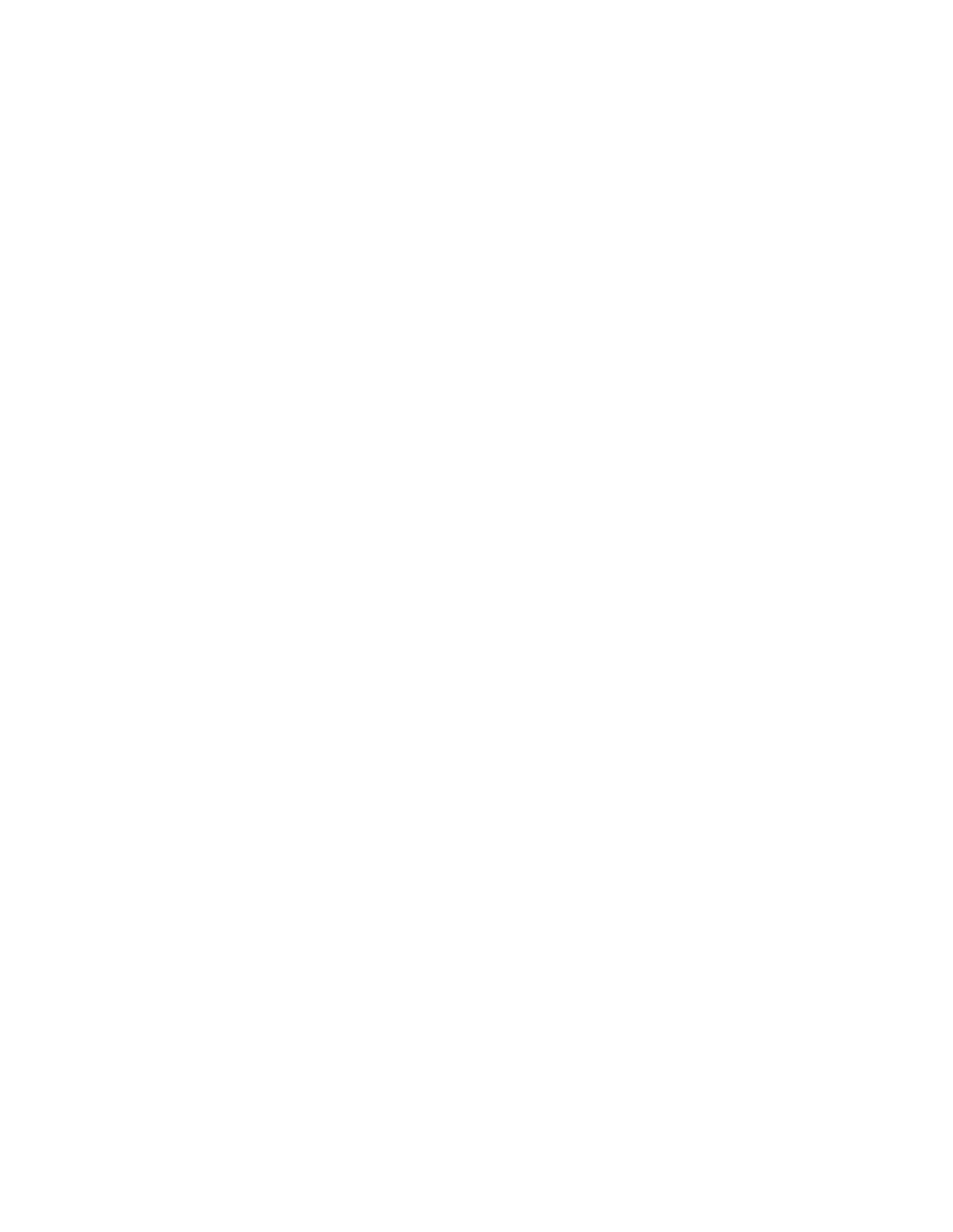# **EUROPEAN UNIVERSITY INSTITUTE DEPARTMENT OF POLITICAL AND SOCIAL SCIENCES**

*The Puzzle of Non-Party Actors in Party Democracy: Independents in Ireland*

**NICOLE BOLLEYER & LIAM WEEKS**

EUI Working Paper **SPS** No. 2007/12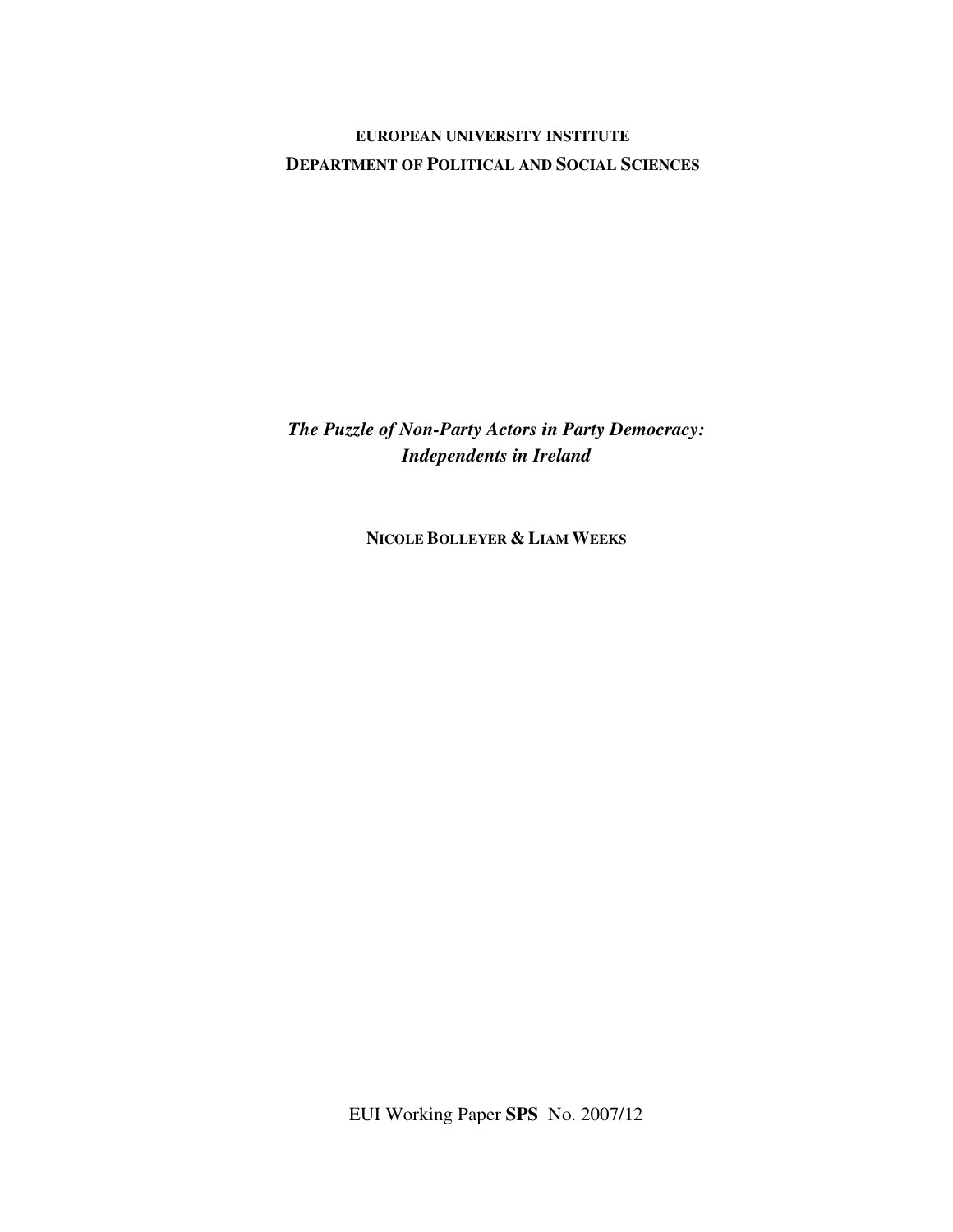This text may be downloaded for personal research purposes only. Any additional reproduction for other purposes, whether in hard copy or electronically, requires the consent of the author(s), editor(s). If cited or quoted, reference should be made to the full name of the author(s), editor(s), the title, the working paper or other series, the year, and the publisher.

The author(s)/editor(s) should inform the Political and Social Sciences Department of the EUI if the paper is to be published elsewhere, and should also assume responsibility for any consequent obligation(s).

ISSN 1725-6755

© 2007 Nicole Bolleyer & Liam Weeks

Printed in Italy European University Institute Badia Fiesolana I – 50014 San Domenico di Fiesole (FI) Italy

> http://www.eui.eu/ http://cadmus.eui.eu/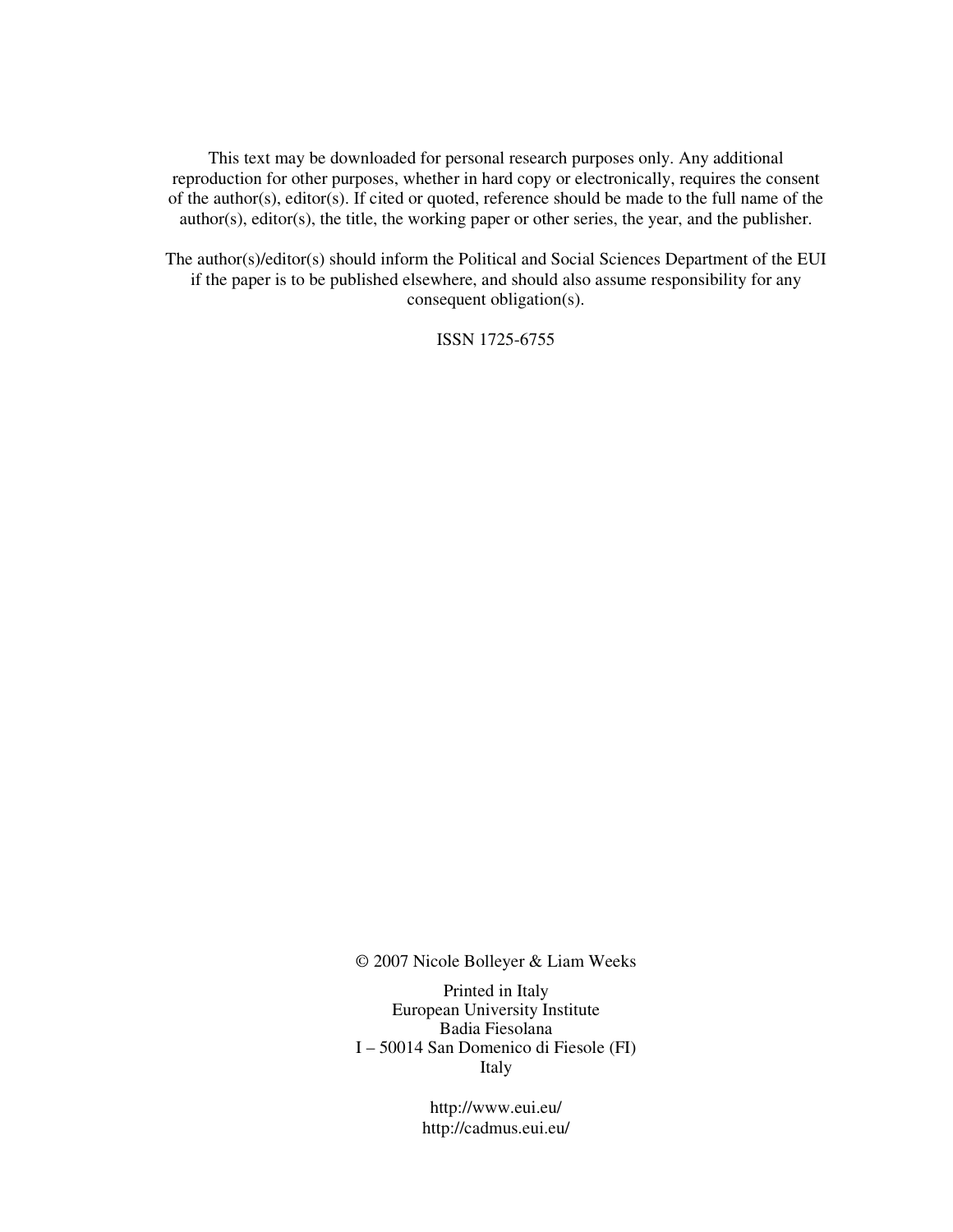### **Abstract**

It is an accepted truth that parties are the central political actors in liberal democracy. This dominance of parties is often considered the logical outcome of rational politicians' attempts to maximize their utility in terms of votes and policy influence. However, the last twenty years have seen a number of significant Independent (i.e. nonparty) actors emerge in more than a few political systems. From an actor-centred point of view, party affiliation can, depending on the particular environment, be rather a liability than an advantage which has significant implications for the role of non-party actors in face of weakening party democracies.

To demonstrate this point, we deliver an account of the rise of Independents in the Irish political system, opposed to the dominant scholarly perspective that tends to consider Independents as an idiosyncrasy. We show that the choice of organizational independence over party affiliation represents a reaction to incentives inherent in the electoral, parliamentary and governmental stages that can disfavour party as the most efficient vehicle for individual goal attainment. This becomes evident when avoiding the misleading comparison between parties as collective bodies with that of Independents as individuals, instead focussing on the respective strategic positions of the individual MPs.

#### **Keywords**

Candidates; non-party actors, party decline; Ireland; STV; clientelism

*Many thanks to Peter Mair and the anonymous reviewer for their helpful comments on earlier versions of the paper.*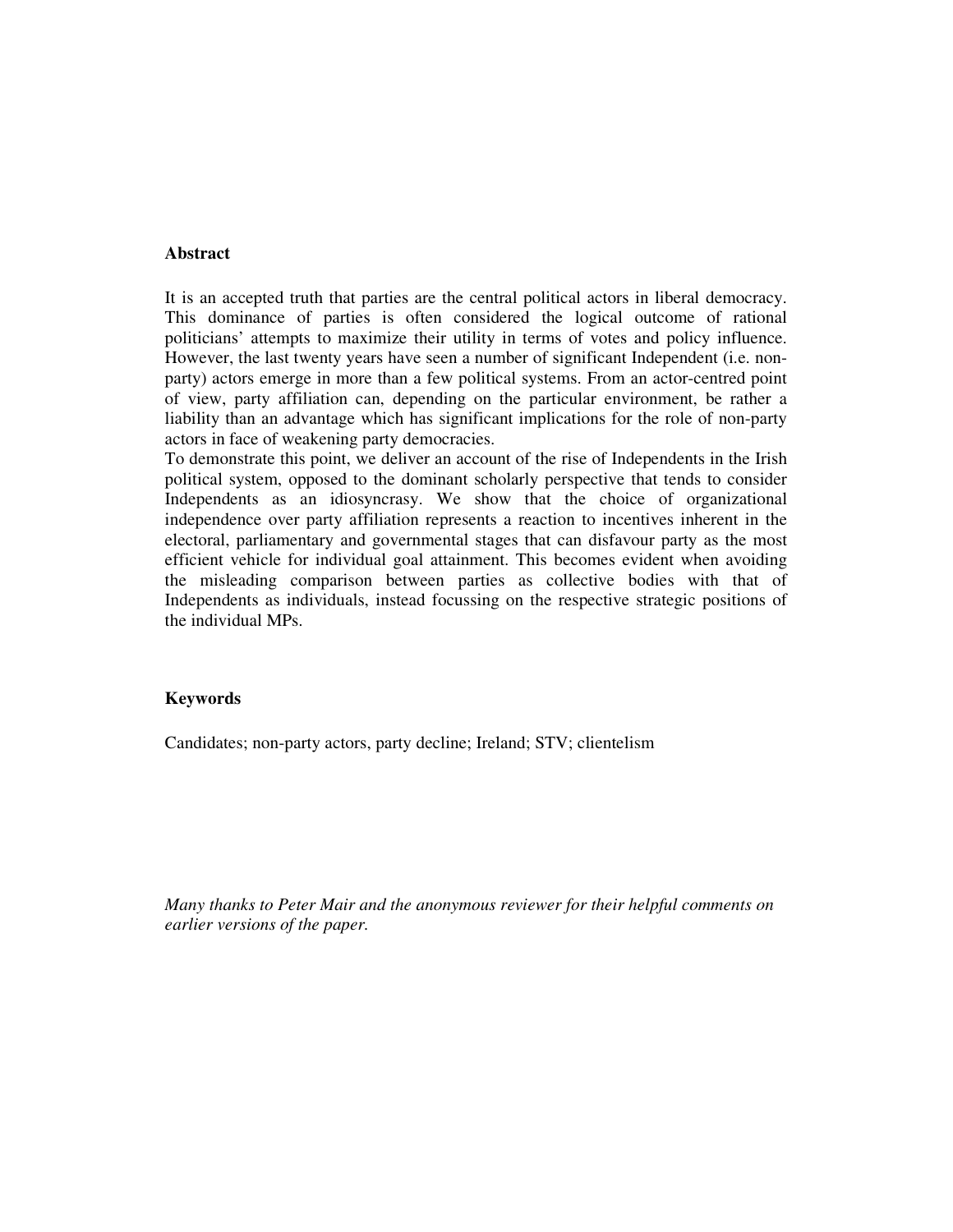Authors: Nicole Bolleyer (EUI/University of Exeter) **N.Bolleyer@exeter.ac.uk** & Liam Weeks (University College Cork) weeksl@tcd.ie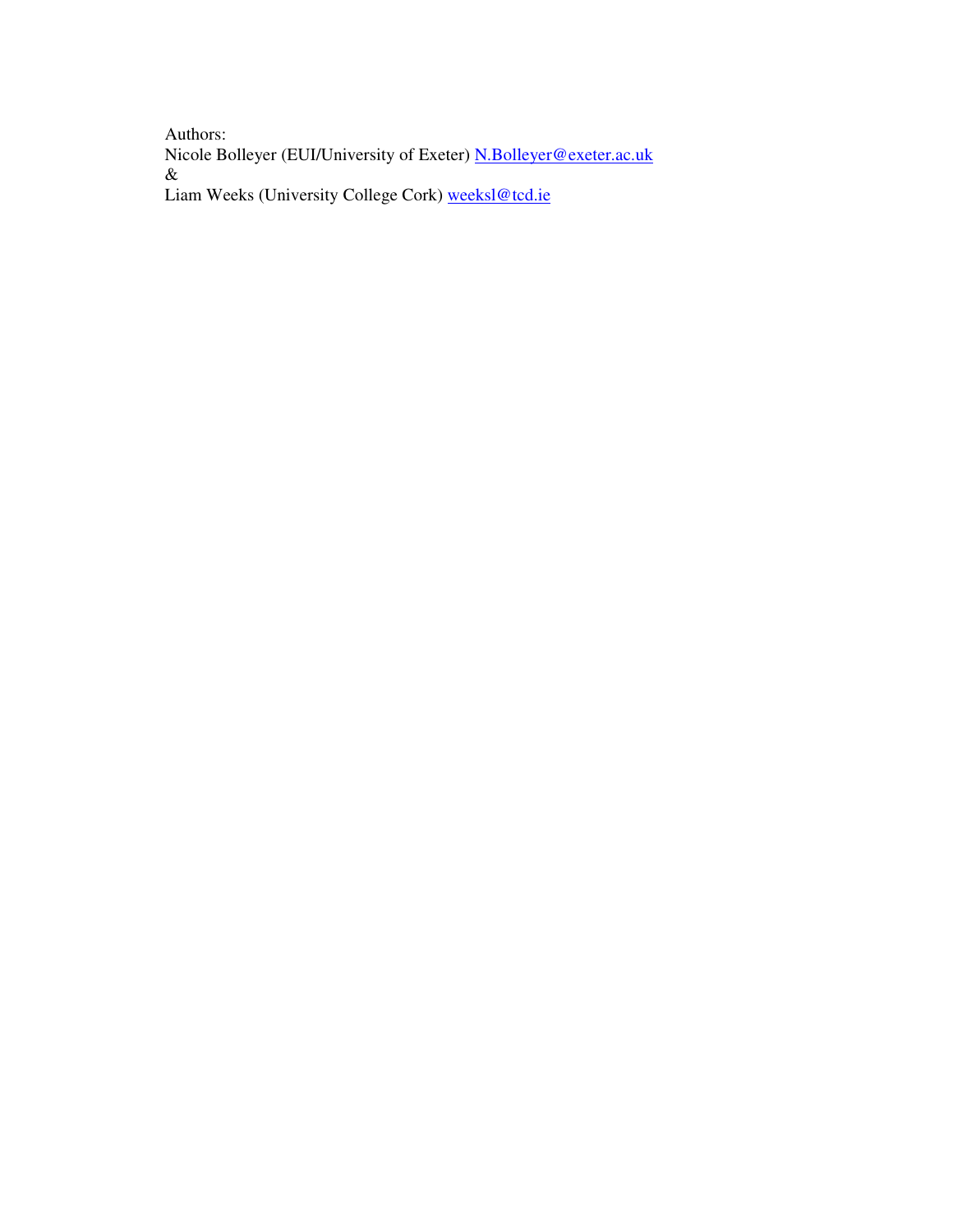#### **Introduction**

Politicians have two options when they desire to contest elections:<sup>i</sup> they can run for a party, or as an Independent.<sup>ii</sup> From a rationalist perspective it is usually argued that politicians choose the option that increases first, their chances of electoral success and second, their ability to influence national policy (Moser 1999: 150). As a consequence, the dominance of parties in modern political life has led to the rarely questioned belief that parties as organizational vehicles represent the best means for individual actors to pursue these goals. This belief has increasingly become the subject of critique since both the decline of the party identification model and the rise of anti-party sentiment leaves established parties increasingly unpopular amongst electorates (Owen and Dennis 1996). The rise of Independents can be read as one reaction to this development that questions the superiority of parties' organizational capacity to ensure citizen representation.

Both the media and academics have dismissed the re-emergence of Independents as an example of irrational behaviour by both voters and candidates alike, implying that these developments are an aberration, and of little consequence for political theory. We counter such assumptions, arguing that the phenomenon of Independents provides a challenge for widely accepted truths in party research, and more specifically, the theory of party democracy. In particular systems, the increasing number running as Independents, iii and the increasing number elected as Independents, raises questions about parties' status as 'naturally' superior organizational forms from the candidates' as well as from the voters' perspective. This observation creates an important awareness that also gains more and more ground in current scholarly research—that parties have doubtlessly been the dominant vehicles for representation in the past, but that they might not be capable of fulfilling this task in the future, which creates an organizational vacuum as well as a vacuum in terms of legitimacy (Andeweg 2003; Mair 1998; 2005). The tendency towards candidate-centred elections and issue voting are clear symptoms of this development (for more on the increased importance of candidates see Wattenberg 1996; Marsh 2007; on the related area of the personal vote see Cain et al 1987; Carey and Shugart 1995). This puts the search for, and the analysis of, alternatives to party representation, and with it party democracy, high on the research agenda.<sup>iv</sup>

This paper contributes to this discussion by analyzing the incentive structures that favour the strong presence of Independents in Ireland. This political system was chosen because it provides a context in which parties do not always unambiguously maximize candidates' utility. Hence, it represents the paradigmatic case of a parliamentary democracy in which party dominance becomes threatened, and is therefore a crucial example of how incentive structures can undermine the organizational supremacy of political parties.

Without doubt, all the aspects pointed to in the literature**—**the personality factor in voting, the impact of the electoral system, the particular character of Independent candidates, and localism (Chubb 1957; Carty 1981: 58–61; Anckar 2000: 262–263)**—**can help to account for the phenomenon of Independents in general. Consequently, they need to be integrated in any explanatory effort. At the same time, however, the way these features are presented as peculiar aspects contributing to a 'deviant phenomenon' sidetracks those systematic insights that the phenomenon can offer for comparative research on party democracy and on political parties.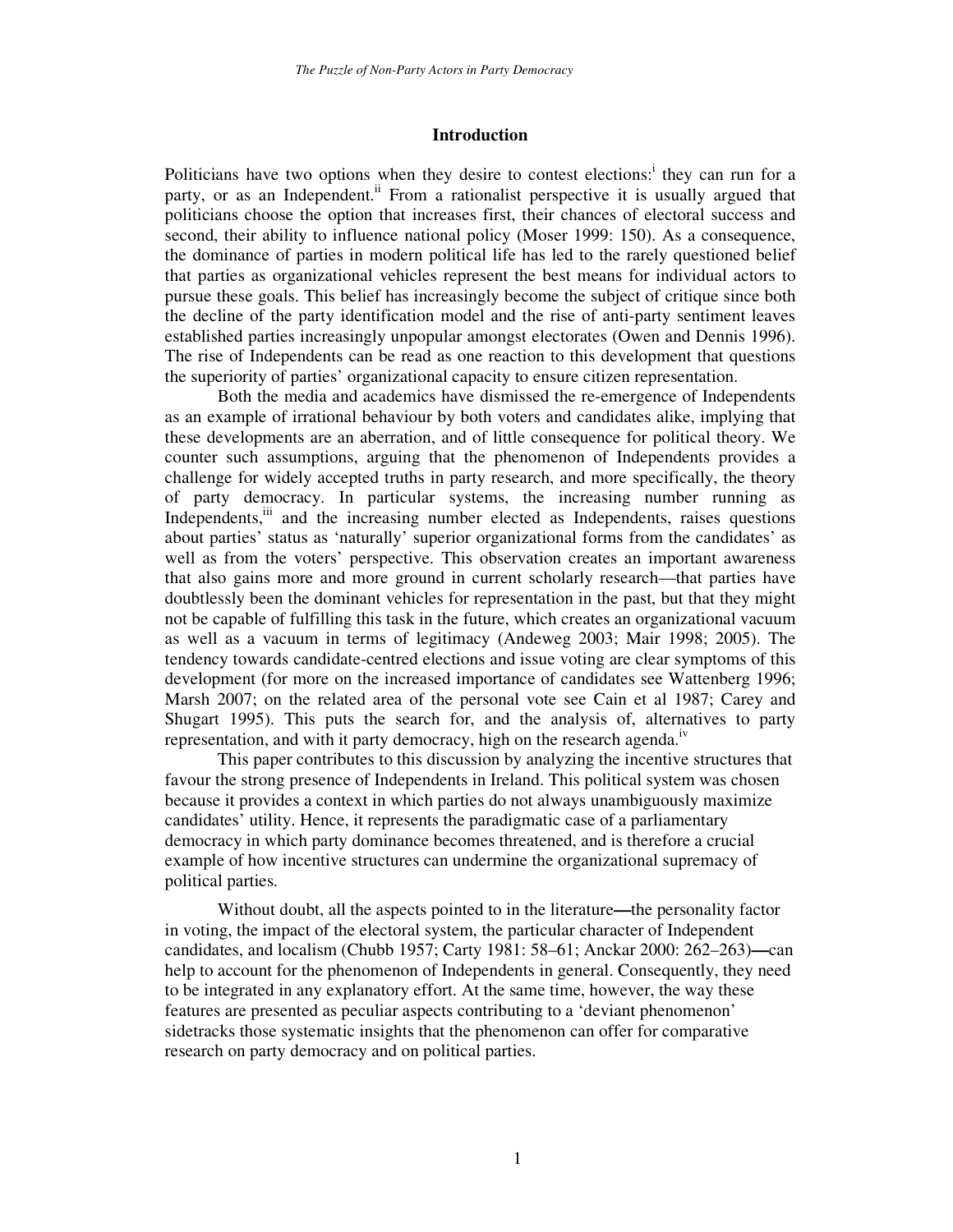To circumvent this problem, the paper develops a rationalist approach to an independent status as an organisational alternative to party membership. The paper starts out with a definition of Independents and discusses the literature on party formation and organisation to indicate the merits and perils of party membership in the abstract. On this basis, we develop the conceptual tools to analyze the structural incentives to run as, and remain, an Independent instead of running as a party member. In a second empirical part, we apply these tools to the Irish context which provides for a crucial case study to examine 'independence' as a general phenomenon as will be laid out later. More particularly, we assess the incentives in favour of and against running as an Independent in the electoral, the parliamentary and the governmental arena of the Irish political system as compared to the position of the individual party MP. In the conclusion we discuss the general implications of our findings for the debate on the decline of party democracy.

# *I. Changing Perspective on Independents: The Merits and Perils of Party Membership*

Usually, the term 'Independent' refers to someone who is neither a member of, nor affiliated with, a political party. The term is sometimes broadened to include members of minor parties, especially MPs who are their parties' sole parliamentary representatives (see Mitchell 2001: 193). Examples like George Galloway of the Respect Party in the UK and Joe Higgins of the Socialist Party in Ireland spring to mind. Independence can also be thought of as a qualitative term that assesses the extent to which individual MPs follow the directives of an affiliate organisation, be it a political party or an interest group. For example, there are many cases in the US of party mavericks with their own personal machine, who do and say what they want, largely independent of their party executive. Michael Bloomberg, the Republican candidate elected Mayor of New York in 2001 is one such example (he ultimately left the party to become an official Independent in 2007). In the ideological sense, independence need not imply the holding of either a centrist or neutralist position; it simply means that an individual's political stance stemmed from their own original thought, and was not forced on them by an external group, like a political party.

In light of the many potential difficulties that arise when attempting to undertake a qualitative analysis of the independence of politicians, the working definition used throughout this paper is King-Hall's minimalist version: "a person independent of the party machines" (1952: 54). Hence, we understand Independents as non-party actors who are not subject to a party whip and 'independence' as an organisational alternative to party candidacy. Members of minor parties do not fall into this category.

To identify the conditions under which independence becomes a rational alternative to party candidacy, as a first step, the merits and perils of the latter, widely considered as a 'natural choice' of any political entrepreneur, are assessed.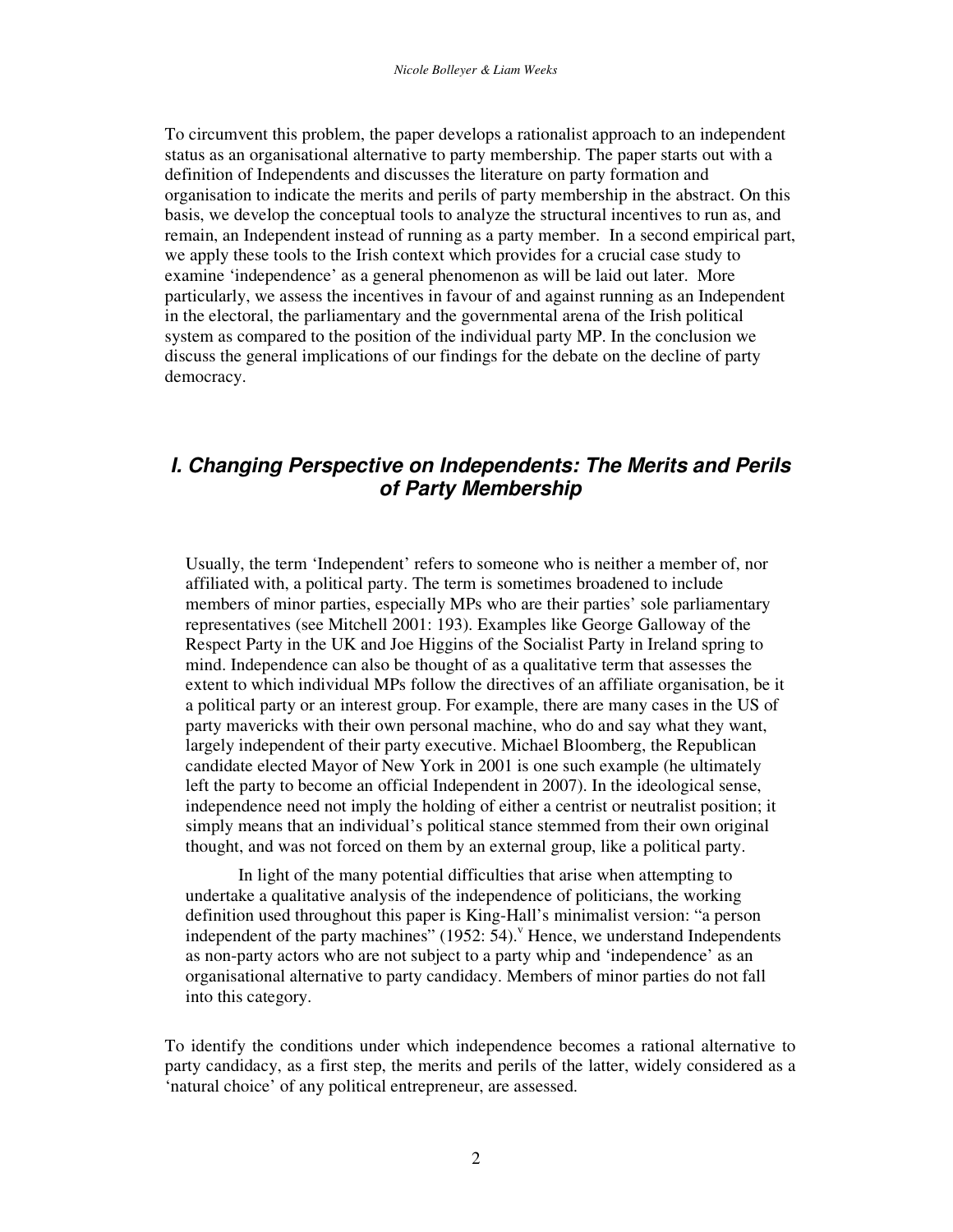While the cooperation between politicians with similar preferences tends to be taken as naturally given (Laver 1999: 25), the literature on party formation tries to identify the incentives for partisan activity among politicians who do not share preferences very closely (Aldrich 1995: 30). Assuming that politicians thrive for a long and successful career, hence for the continuous gain of office (Schlesinger 1966), joining parties has several obvious advantages. First, parties can provide for a 'brand name' (Key 1966). Given that voters link certain programmatic aspects to a party label, any candidate profits from this reputation (if it is positive), because it makes both advertising for the politician and the decision for the voter less costly. Second, parties have the resources to provide selective benefits for the activists who support the campaign of single candidates, hence, supporting the mobilization of party members. Third, parties can deliver a core support of voters that are loyal to the party and consequently elect its candidate (Aldrich 1995: 49). It is important to stress that these arguments refer to the electoral stage only.

In parliament, where decisions are taken by majority rule, being part of the majority party assures the winning of any bill given that its members are disciplined. In this sense, entering a parliamentary party means to win more than a politician could win on his own, thus overcoming the problem of collective action (Aldrich 1995: 35; Cox and McCubbins 1993). In addition, party MPs can use the threat of the party whip to beat off pressure from interest groups. With these organizational advantages in mind, parties are formed to further the interests of their component parts, the individual political actors. Consequently, so long as the benefits of party membership continue to outweigh the costs, parties are the rational goal for all ambitious politicians (Moser 1999: 150).

This line of reasoning brings in the policy goals of politicians for which they might strive – be it due to intrinsic motivation or for voter-maximizing purposes. While the argument referring to the politicians' superior resources during the electoral stage are convincing, we argue that the arguments in favour of belonging to a party in parliament are overstated.<sup>vi</sup> Any approach that tries to explain why politicians with distinct preferences join a party and make themselves subject to party discipline need to face the question of whether a single politician can be sure that his preferences will be incorporated in the party program, especially if they are a backbencher, who have very limited access to policy formulation (compared to party leaders) (Panebianco 1988; Maor 1998).

If an MP's party is in government, then, quite naturally, his preferences are closer to his own party's program than to the others. Hence, the contribution to his party's victory is already a basic achievement in terms of policy. What we question, however, is that this advantage can compensate for individual impact, in particular with reference to the profile of Independents who are interested in the solution of local problems and the acquiring of benefits for a locally defined electorate to ensure re-election. For a politician to join a party in a context in which party discipline is very high and the policy influence of private members is low carries the burden of losing the freedom to highlight issues they perceive important, and being forced to defend party policies they do not agree with. Such politicians are confronted with a trade-off between being affiliated with the bundle of policies implemented by their leaders (potentially agreeing with most of it) and the capacity to freely push for those demands particularly important for their respective voters. Making themselves subject to party discipline, MPs are restricted in their ability to exploit windows of opportunities that arise whenever a government lacks sufficient parliamentary support and puts Independent actors in a particularly strong position.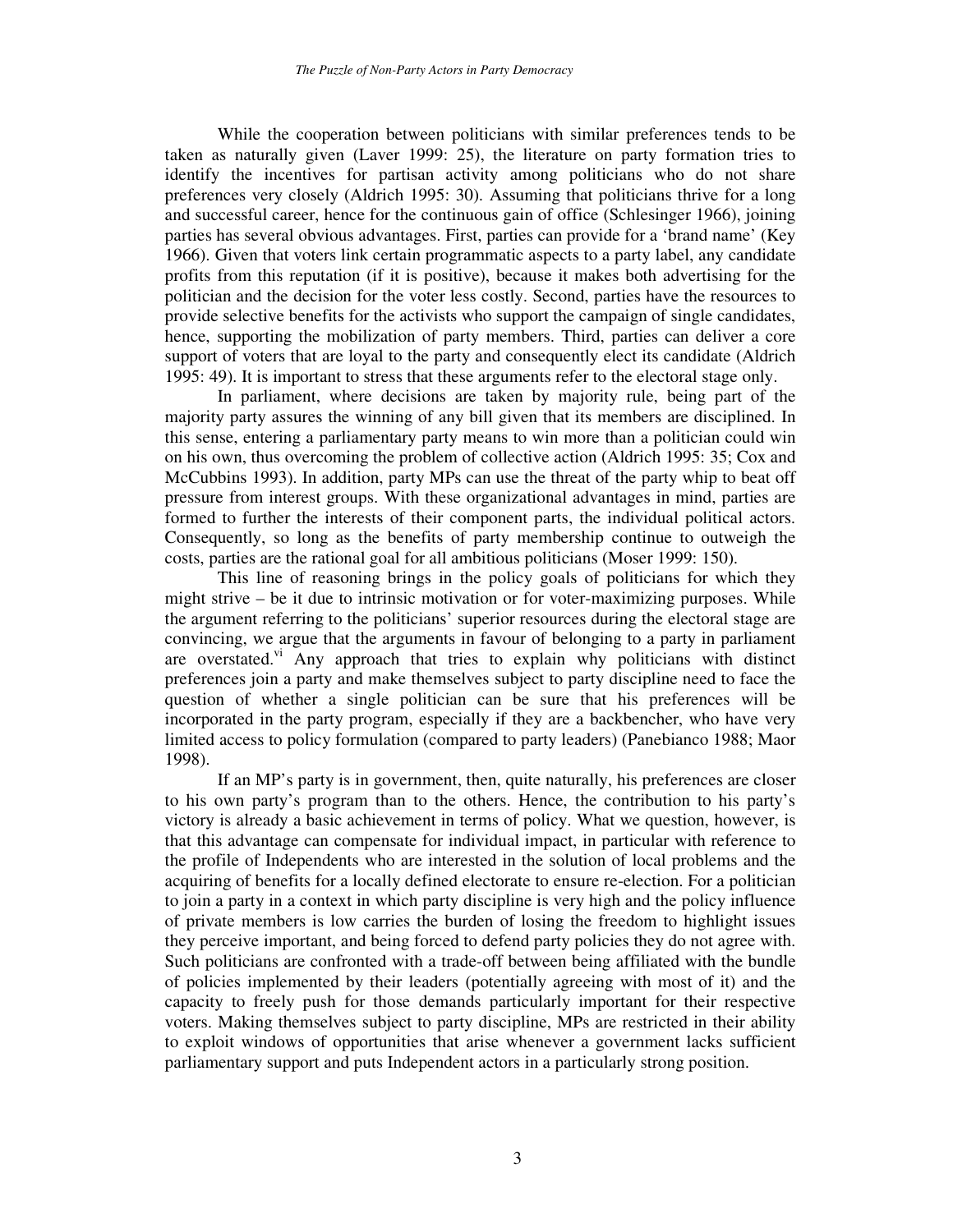This brings us to two core problems in the discussion about Independents as a potential organisational alternative to parties:

First, instead of Independents and party candidates, it is usually Independents and parties that are the analytical categories used to evaluate party strategies. Scholars tend to treat parties as 'strategically unitary' actors, which is useful as long as they compare different parties and the benefits of the strategies available to them respectively, hence, as long as the nature of the actor is kept constant. Problems arise when comparing parties as collective bodies to Independents as individuals; the observation that parties as collective entities are more influential than single Independents is like pointing out that ten Independents together are more powerful than one alone. To get an insight into the advantages and disadvantages of party structure and resources, we take the position of an ordinary MP embedded in a party as standard and compare it to the position of an Independent without such an affiliation. Only such an actor-centred perspective allows for an unbiased and more multi-faceted evaluation of the choice for (or against) independence than the literature usually depicts.

Notwithstanding our reference to the limited freedom to push for one's own policy preferences as a disadvantage of party membership, whenever government participation is a necessary precondition for political actors to gain influence in parliamentary systems, the explanation of independence as something other than an idiosyncratic choice remains challenging. Hence, even if the electoral arena opens a window of opportunity for Independents to run successfully, this in itself does not explain why actors might use this window when anticipating powerlessness in the parliamentary arena that is shaped by different factors than is the electoral sphere. Often it is argued that Independents, as well as their voters, are solely interested in the expression of preferences without seriously attempting to also realise these preferences. Yet this is a claim that needs to be examined empirically. Further, to capture potentially countervailing incentives, one needs – in the first place - to assess the electoral, legislative and governmental advantages and disadvantages separately from each other.

The latter leads us to a second conceptual problem. The two major accounts of party unity, and more fundamentally party emergence, either look exclusively at the incentives created in parliament (see Aldrich 1995, Laver and Shepsle 1998) or assume the electoral incentives to organize and behave in a disciplined manner spill over into the legislature (Bowler 2000: 156). These theoretical approaches do not account for the possibility of countervailing incentives generated by the two contexts, and therefore easily overlook the following: if Independents give up advantages in the electoral stage by joining a party, the gains of party membership at the parliamentary and or/governmental stage need to compensate for such losses. If, in addition, ad hoc coordination in the legislature among Independents functions as equivalent of intra-party coordination, while allowing them to stick with their particular preferences, Independents have an advantageous position that party membership would heavily restrict. Then, remaining Independent (or even leaving a party to become an Independent in particular circumstances) becomes a reasonable option.

In a nutshell, to adequately assess demands and pay-offs across different phases, the survival of Independents need to be systematically traced back to the incentive structures that, first, the electoral stage, second, the parliamentary stage and, third, the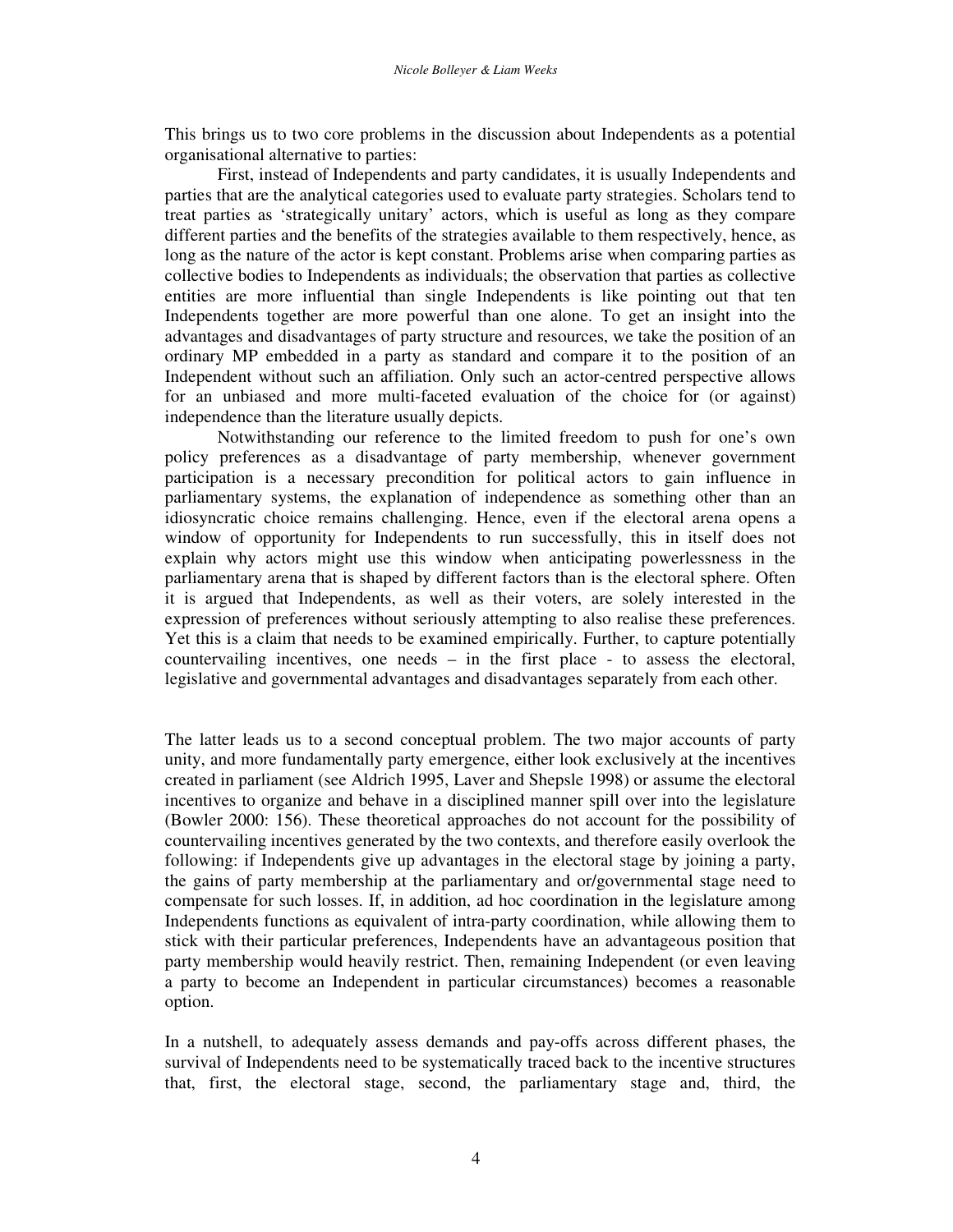governmental stage provide. Although they are related to each other, the separate examination of stages is necessary because each stage is related to specific opportunities and risks from the respective perspectives of an Independent or a party MP. Therefore, we assess the structural advantages and disadvantages to become and to remain an independent entrepreneur compared to the status of an individual party member stage by stage.

# **II. The Irish Puzzle: Case Selection and Methods**

The Irish system provides one of the few test cases for the examination of an independent status as an alternative to party candidacy. While the goals of office, policy and votes can conflict in Ireland as in any other democratic system, more importantly, different stages in the process set countervailing incentives for which organizational form – independence or party affiliation - is preferable from an individual actor's point of view. Following the theoretical discussion above, this ambivalence in the overall incentive profile of the Irish system provides a systematic puzzle for rational choice theory: the electoral stage opens a window of opportunity for Independents to run successfully, but in itself, it does not explain why actors might use this window when anticipating powerlessness in the parliamentary arena that heavily disfavours private member influence.

Due to the differences between the three aforementioned stages, we use different empirical methods to assess the respective incentive structures in favour of, or against, an independent status present in each of them. To understand why Independents decide to run, i.e. analysing the electoral stage, a survey of 845 Independent and party candidates was conducted immediately after the 2004 local elections (the response rate was 60 percent). Such a survey has not been conducted before, and hence offers crucial and valuable insights into Independents' motivations compared with those of party candidates, differences which so far have been the subject of speculation, yet not of proper empirical analysis. While some may question the applicability of a survey from a local election to the wider national scene, there is a number of reasons why the data is applicable. The same party system operates at both local and national level (other than, for instance, in the UK), and many of those elected at local level go on to contest, or at least aspire to contest, a general election. Consequently, the local level represents a lower tier of the national level, rather than as a different system. In addition, the same electoral system is in operation for both systems, and there is not as great a difference between the votes achieved by Independents at local and national level. The latter point is especially important, because Independents tend to fare well at local elections across many systems, but not at national elections. Since there is a clear link between the local and national level in Ireland, the focus on the former does not introduce a structural bias, and we expect the following results to be applicable to the national scene. In terms of logistics, it was also better to focus on local elections where there is a far larger pool of Independent candidates, which increases the sample size for such a study.

Because the number of Independents entering parliamentary and, moreover, gaining governmental relevance is very restricted, survey analysis is not a feasible strategy for analysis of the parliamentary and governmental stages. Instead, the incentive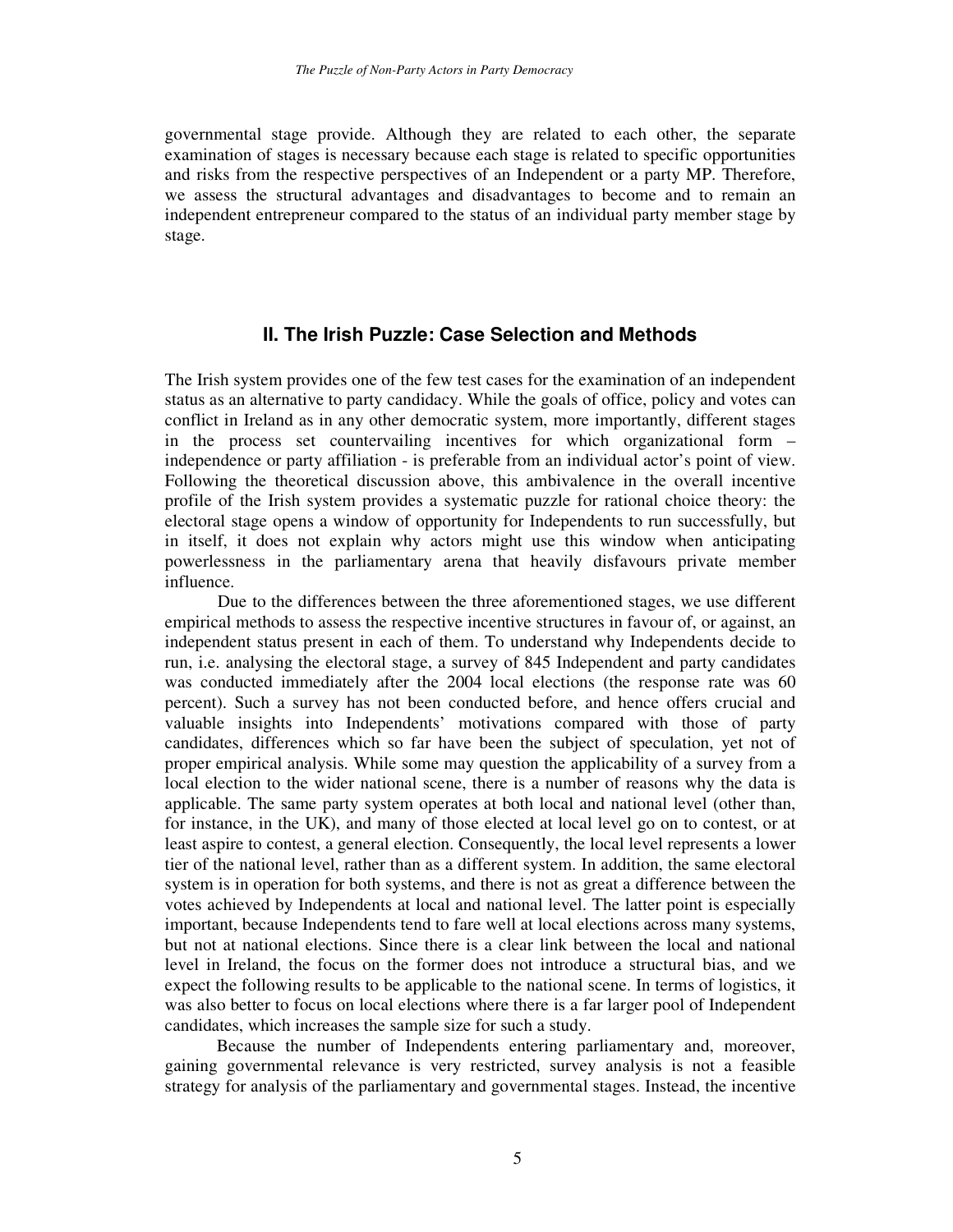structures facing Independents in these two stages are analysed in a qualitative manner. In this section, structural analysis is complemented by the analysis of core examples which – based on interview material and extensive document analysis - allows us to illustrate how in the *Dáil* an independent status can, and does, open more windows of opportunities than party membership for private member influence (see for details Weeks 2007).

## **III. Independents in Ireland**

The following analysis proceeds in two steps: first, we demonstrate the empirical relevance of Independents in Ireland in both electoral terms and during government formation. Then, in the actual analysis, we assess the structural advantages and disadvantages to become and remain as an Independent compared to the status of a party member during the electoral, the parliamentary and the governmental stage as interdependent yet separate contexts.

To provide some basic information before entering the actual analysis, figure 1 presents details of Independents' vote, seat, and candidate share, indicating the significant presence that they have occupied in Irish political life. Independents' seat tally has entered double figures nine times in twenty-seven general elections, a considerable achievement given the relatively small size of the *Dáil* (166 seats since 1977). While they have also received a substantial number of votes, the national mean masks the even more significant local presence Independents have had at constituency level, often winning over fifteen percent of the vote, as occurred in eleven of the forty-two electoral constituencies in 2002, when they won thirteen seats. This result continued a trend of rising support for Independents since the 1980s, which can be accounted for by a number of factors. The first may be related to a rising level of disaffection with the parties, as evidenced by the declining numbers expressing an attachment to a party (Weeks 2004). Another reason is the prominent positions held by Independents in parliament during the 1980s and 1990s, when they managed to extract policy concessions from minority governments dependent upon their support (see below). A final factor is the increased willingness of dissident politicians falling out with their party to run for office, as twentyfive percent of votes cast for Independents over the last three general elections went to such candidates (source: authors' own analysis).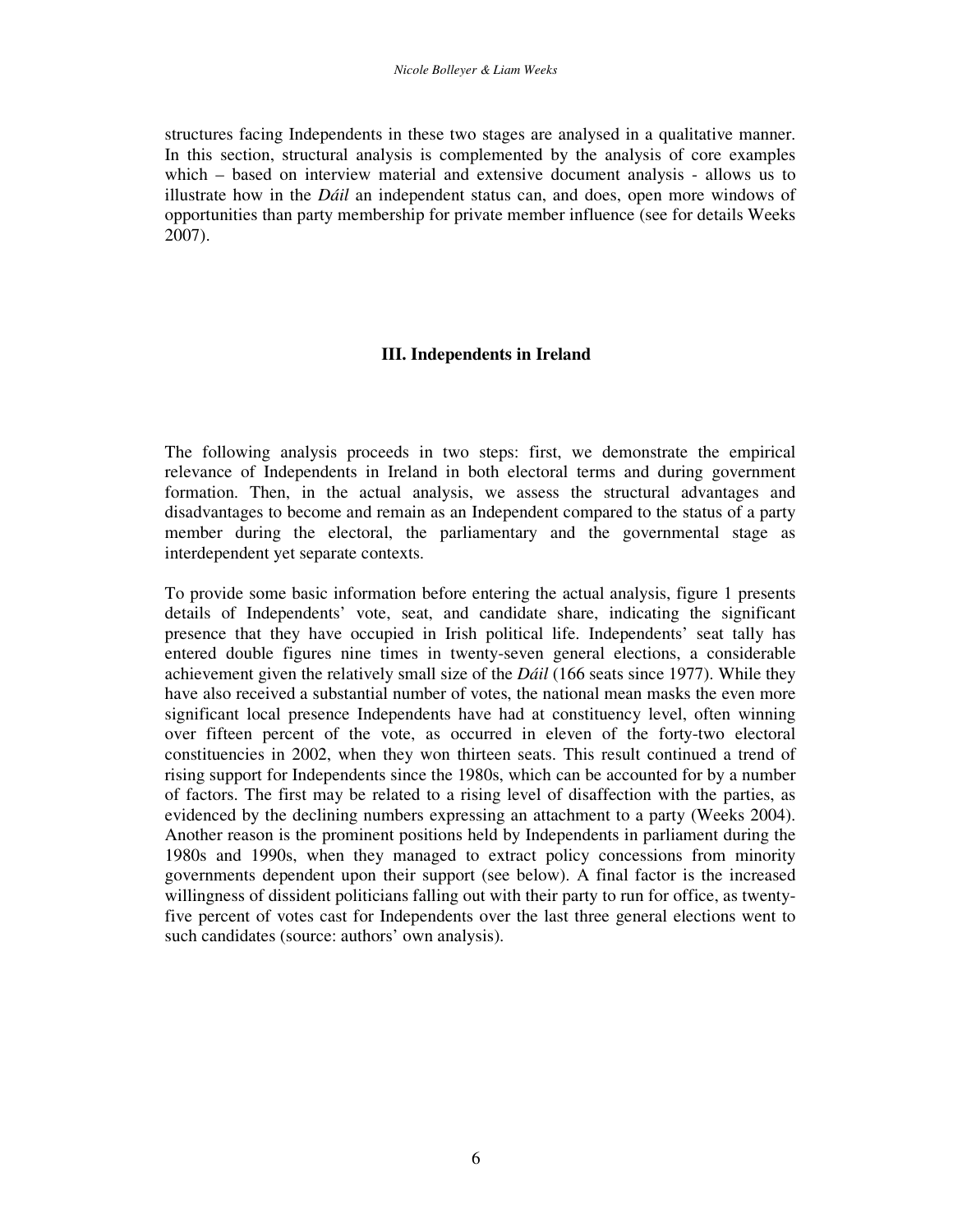## **FIGURE 1. % CANDIDATES RUNNING INDEPENDENT, & % VOTES AND SEATS WON BY**



**INDEPENDENTS AT IRISH GENERAL ELECTIONS 1922-2002**

The winning of a seat has not marked the zenith of Independents' political careers. Rather than being ostracised in the no-man's land of non-partisanship in parliament, they have had a considerable impact on the Irish political system, chiefly by their participation in the government formation process. In most cases, the participating TDs received significant rewards for their external support status. For example, a delegation of Independents got a cabinet ministry in 1948, while the most common type of reward has been increased levels of patronage for the deputies' home constituency. In 1982 this amounted to the infamous 'Gregory Deal', when Tony Gregory, an Independent TD, was promised 150-250 million pounds in pork-barrel projects by the government in return for his support. As table 1 shows, this dependence of governments on Independents has been a regular occurrence, v<sup>ii</sup> with only four *Taoisigh* (prime minister) refraining from seeking their support over a time period of eighty years.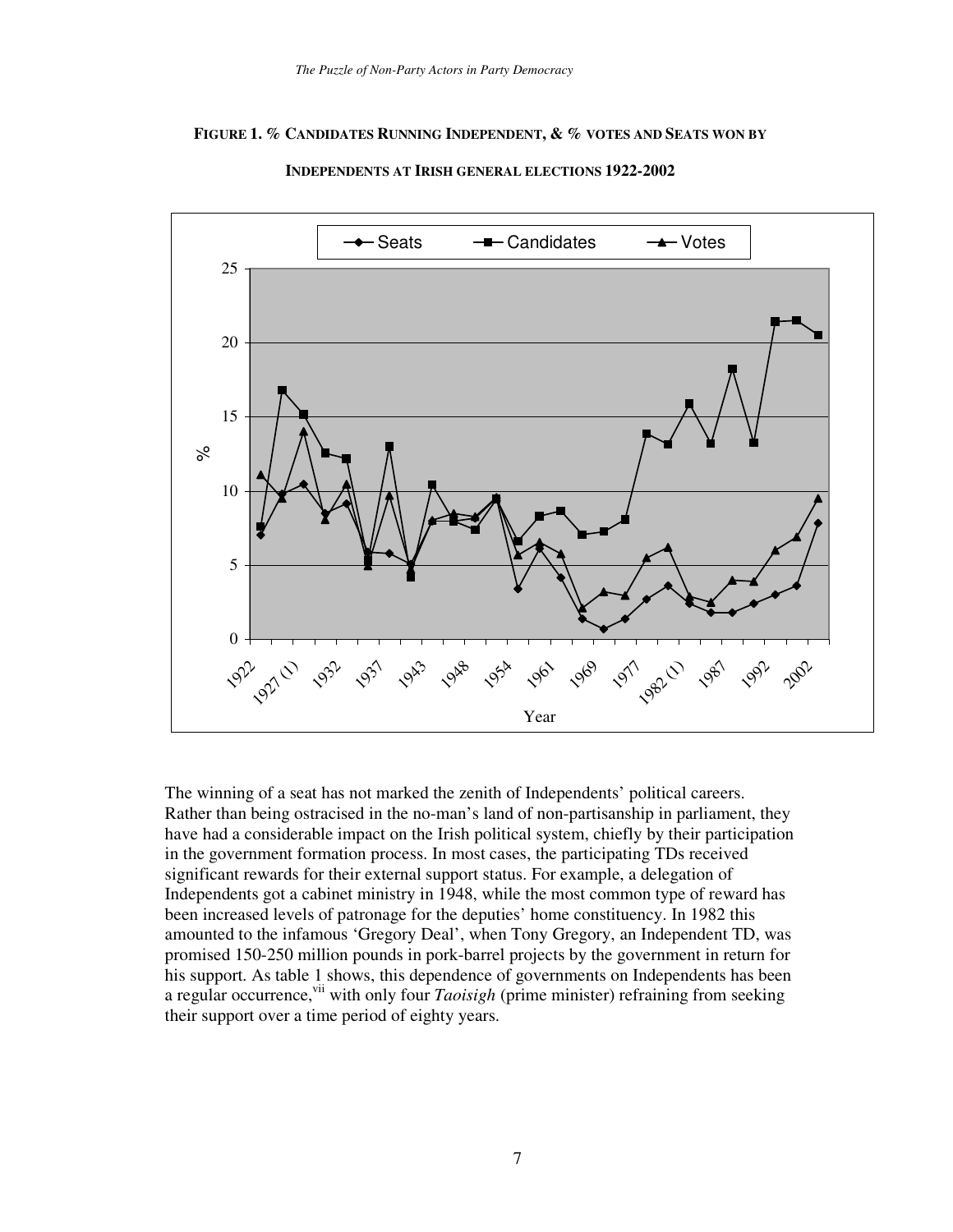| Government ( <i>Taoiseach</i> ) Parties in government |                                                          | <b>Years in office</b> |
|-------------------------------------------------------|----------------------------------------------------------|------------------------|
| Cosgrave                                              | Cumann na nGaedheal                                      | 1927-30                |
| Cosgrave                                              | Cumann na nGaedheal<br>Fine Gael/Labour/National Labour/ | 1930-32                |
| Costello                                              | Clann na Poblachta/Clann na Talmhan                      | 1948-51                |
| De Valera                                             | Fianna Fáil                                              | 1951-54                |
| Costello                                              | Fine Gael/Labour                                         | 1954-57                |
| Lemass                                                | Fianna Fáil                                              | 1961-65                |
| Fitzgerald                                            | Fine Gael/Labour                                         | 1981-82                |
| Haughey                                               | Fianna Fáil                                              | 1982                   |
| Haughey                                               | Fianna Fáil                                              | 1987-89                |
| Ahern                                                 | Fianna Fáil/Progressive Democrats                        | 1997-2002              |

*TABLE 1. GOVERNMENTS DEPENDENT ON INDEPENDENTS, 1922-2002*

This real-world presence of Independents has not been matched by an equivalent amount of scholarly attention, largely because they have been evaluated as an idiosyncrasy of the Irish political system (see Chubb 1957; Carty 1981: 58-61; Sinnott 1995: 64-5). Usually scholars refer to the traditionally strong personality factor in Irish voting behaviour and the importance of localism (Gallagher 1976: 58). The equally idiosyncratic electoral system, PR-STV, has also been expounded as a significant factor for a number of reasons (see Strøm 1990: 103, Carty 1981: 121, Chubb 1957: 132; Weeks 2004), which are expanded on in a later section. In contrast to the dominant strategy to treat Independents as idiosyncrasy, the following analysis will point to structural incentives inviting candidates to run and to remain independent across three major stages of the political process.

## *III.1 Why run Independent? The Electoral Stage*

As stated above, politicians run on party tickets for a number of reasons, including the advantages of a party brand name or of party resources for campaigning. In light of these incentives, why then would ambitious candidates choose to run as an Independent? The first explanation one needs to refer to is evidently that they failed to procure a party nomination. If this were the sole reason, there would be little point in studying the ambitions of Independents, since this category is ambitious for a party, not an Independent candidacy. However, on average only nine percent of Independent candidates seek a party nomination, and these are excluded from our analysis.<sup>viii</sup> Of course, there may also be Independents who desired a nomination, but did not bother to canvass for one because of their limited chances of attaining it. Still, it is reasonable to assume that the majority of Independents adopted this status in preference to a party candidacy.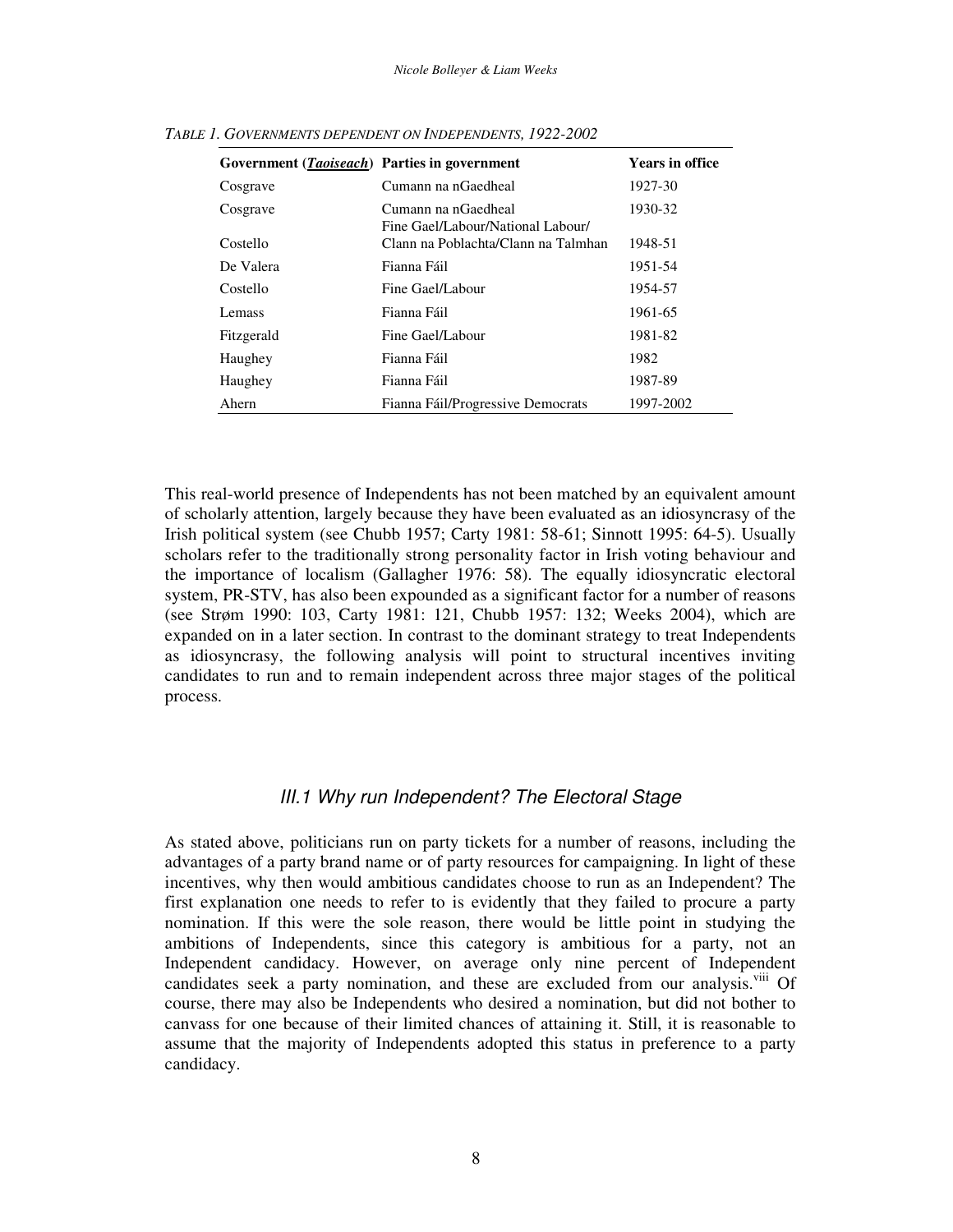An important institutional factor to consider at this stage is the electoral system. PR-List, which is the predominant type of voting system within the EU, does not permit Independent candidacies,<sup>ix</sup> so one basic advantage of PR-STV is that firstly, it allows individuals to run Independent. Indeed, one of the arguments used in defence of STV during a referendum on its proposed introduction in British Columbia, Canada in 2005 is that it encourages Independent candidacies. Second, voters rank candidates, not parties, and unlike under the variant of PR-STV used in Malta,<sup>x</sup> and to elect the Australian Senate, candidates are not grouped by party, but only alphabetically by surname.<sup>xi</sup> The nature of the ballot encourages candidate-centred competition (see Katz 1980: 34), which is reinforced by the method of transferring lower preferences to fill seats when not enough candidates have reached the electoral quota, as this encourages candidates to cultivate a personal following to attract lower preferences. This candidate-centred nature lessens the disadvantage of lacking a party label, since any candidate who works hard for his/her constituency has a good chance of winning a seat; "he does not *have* to be a party man to do this" (Chubb 1957: 132).

Besides the above, PR-STV encourages Independent candidacies for a number of other reasons: first, those who fail to secure a party nomination can run as an Independent, and still have a reasonable chance of success as a party dissident<sup>xii</sup> (Mair 1987: 67-69). Second, multi-member constituencies mean that Independents do not need a plurality of votes as in SMP, and in five-seat constituencies, they requires only sixteen percent of first preferences to win a seat. Third, the system of transfers favours nonpartisan candidates, as party voters prefer to cast their lower preferences for non-party than rival party candidates. Correspondingly, research has shown that Independents have attracted proportionally more lower preferences than party candidates (Weeks 2004). Finally, it helps to reinforce the personalism and localism prevalent in Irish political culture that are conducive to the success of Independents at elections (Chubb 1957: 132; Gallagher 1976: 62; Carty 1981: 121). A prominent individual with a mobilized organization does not need to join a party if they wish to enter parliament, unlike under list systems or even other candidate-centred systems like SMP.

Looking at the benefits of an Independent candidacy, the advantages are: the ability to focus the entire campaign on any issue, or even one single issue; not having to toe the party policy line; the flexibility to adopt any position on any policy; and the freedom to canvass across the whole constituency, not being restricted to a local bailiwick like candidates of the major parties<sup>xiii</sup>. Basically, Independents can do and say what they want on the campaign trail, adopting all sorts of populist doctrines without having to preach responsible politics. In addition, the costs of running for a party are: increased levels of anti-party sentiment amongst the electorate; the undermining of one's credibility as an independent voice; having to defend unpopular party policies (especially those counter to one's own policy ideals); and the increasing centralisation of political parties.

Another advantage of an independent status has been the transformation of parties, which have been evolving from a mass-membership-based organization to a narrow political elite tightly controlled by central headquarters (see Katz and Mair 1995; Mair 1992). Party policy now tends to be decided by focus groups and opinion poll research, rather than by the ordinary members. This change has undermined the role of the ordinary party MP, who has little input into the running, or policy-making decisions, of the party, but is still bound to accept the decisions of the hierarchy. This can result in a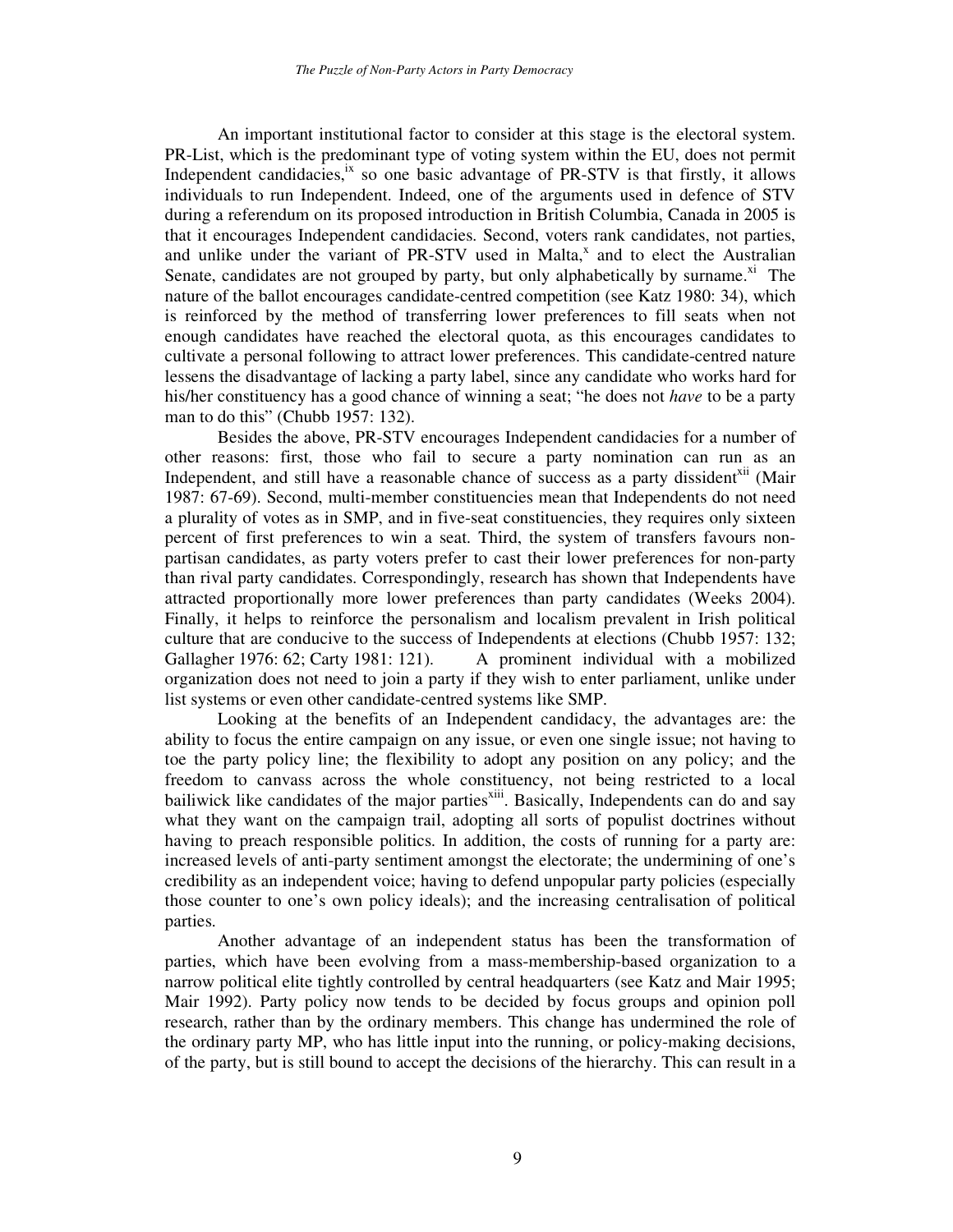distancing of such MPs from the party, and in such an environment, an Independent candidacy can appear tempting as a liberalising move (Sharman 2002: 65).

The ability to highlight any issue is an extremely valuable asset to Independents. In an era of growing disaffection with, and alienation from, politics, often the only time the public are politically engaged is over an issue that affects them personally. Since such issues are ideal means of mobilizing supporters, ambitious candidates can be tempted to veer clear of parties if they must adhere to a central policy that is either opposed to the local electorate's concerns, or prevents the candidate from getting heavily involved in the campaign. The clash between local residents and the Shell Oil Corporation that began in 2005 over the location of a proposed gas terminal off the west coast of Ireland has highlighted the advantages of an independent status. All the party TDs from the constituency (apart from one maverick) kept very quiet on the issue, and the politician who profited most from the issue was the local Independent TD, who rallied behind the cause of the local residents, helping to enhance his local and national profile. Xiv

The significance of supporting an issue for Independents is further indicated by evidence from the aforementioned survey of local election candidates. The latter were asked to state on a scale of 1-10 how important 'to highlight an important issue' was in motivating their decision to run for election. As can be seen in figure 2 below, 55 percent of Independents gave this incentive a score of maximum importance, in contrast to just 21 percent of party candidates who did so (a difference significant at a  $p<0.001$  level). In other words, those most concerned with highlighting an issue were more likely to run as an Independent (58 percent) than as a party candidate (42 percent)  $(n=130)$ , a quite significant finding in itself (at a p<0.01 level).

#### **FIGURE 2. % CANDIDATES RATING THE IMPORTANCE OF 'TO HIGHLIGHT AN**

**IMPORTANT ISSUE' AS AN INCENTIVE TO RUN FOR ELECTION**

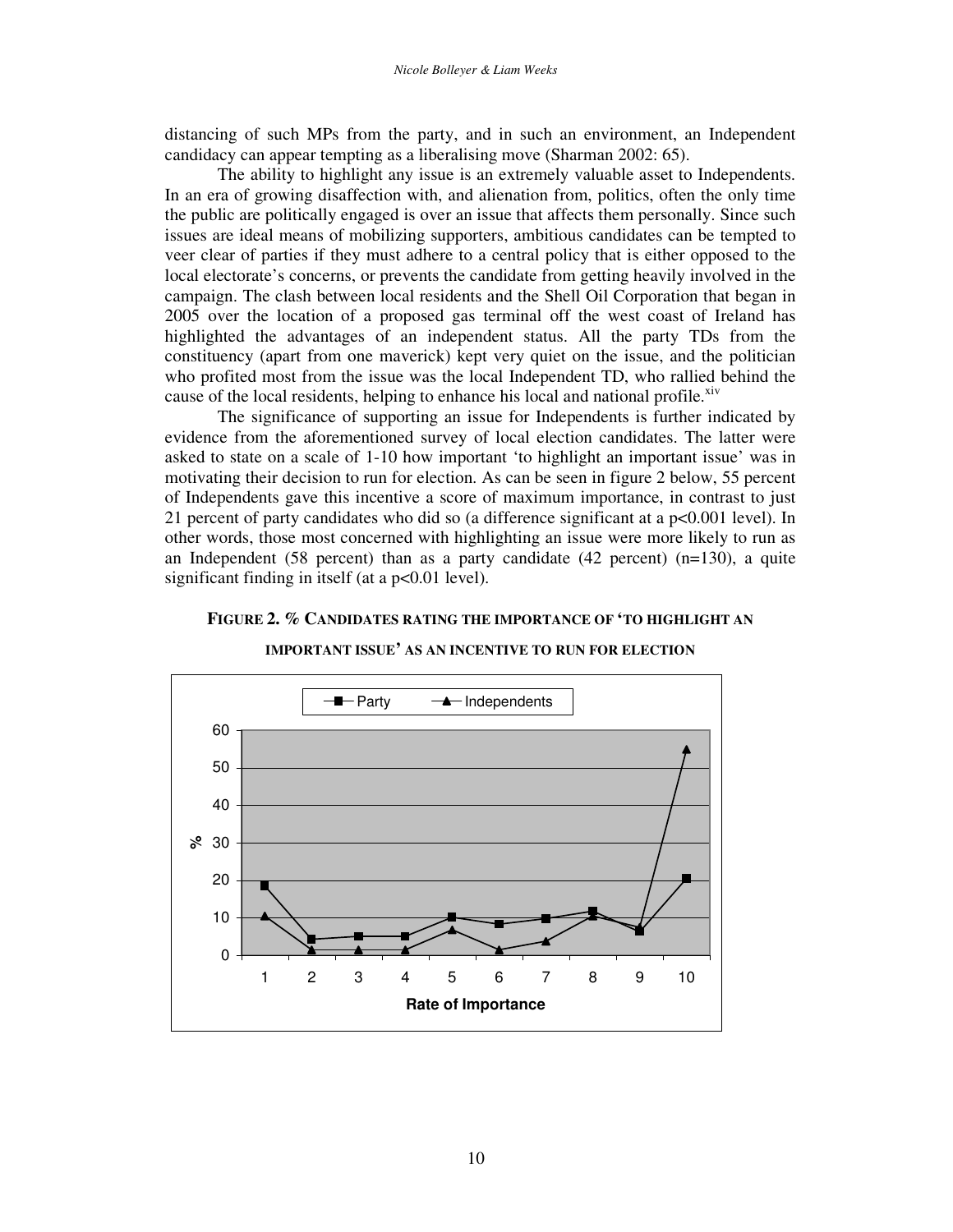A similar motivation is being asked to run by a group or organization campaigning for specific issues. Again, when asked in the 2004 survey to state the importance of this factor as an incentive in their decision to run, significantly more Independents than party candidates rated this important (at a  $p<0.001$  level). Once again, of those giving this incentive the rating of utmost importance, a majority were Independents  $(52\%)$  (n=48).<sup>xv</sup>



#### **GROUP/ORGANIZATION**



In summary, compared to party candidates, Independents are more strongly motivated by substantial policy objectives. For such policy-oriented actors, the incentives parties can, and want to, offer to their backbench MPs are only of limited attractiveness since the power of policy-formulation is monopolized by the national leadership, and organizational loyalty in the parliamentary and governmental stage is primarily paid-off by career advancements, not by policy influence (Bolleyer 2006; O'Malley 2006).

Besides joining a party, another option at the electoral stage is for Independents to form a new party, but this is not necessarily the rational decision for a number of reasons.<sup>xvi</sup> First, candidates who have a record of campaigning as Independents might have their support undermined if they choose to reject their independent status and don party colours. Second, they might find it much more difficult to operate as part of a national team and be subject to the decisions of a party executive, where previously they were their own person as an Independent. Third, they might find it harder to attract votes as a new party, since the electorate find it easier to switch to non-partisans than new parties, as it is less of a leap of volatility.<sup>xvii</sup> Finally, the lives of a new party's politicians are usually tied to the life of the party, which can be a problem as so many new parties are flash parties that do not survive and tend to disappear (Pedersen 1982).

As a final option, to counter the negative consequences of a new party label, and yet receive the benefits of pooling one's resources, Independents can form alliances at election time. For example, eight Independent candidates concerned about the state of the Irish health service at the 2002 election (the most important issue at that election (Garry et al 2003)) decided to run under the umbrella title of 'Independent Health Alliance'. This provided some of the benefits procured from forming parties, such as the provision of brand recognition, generating additional turnout in support of all the alliances'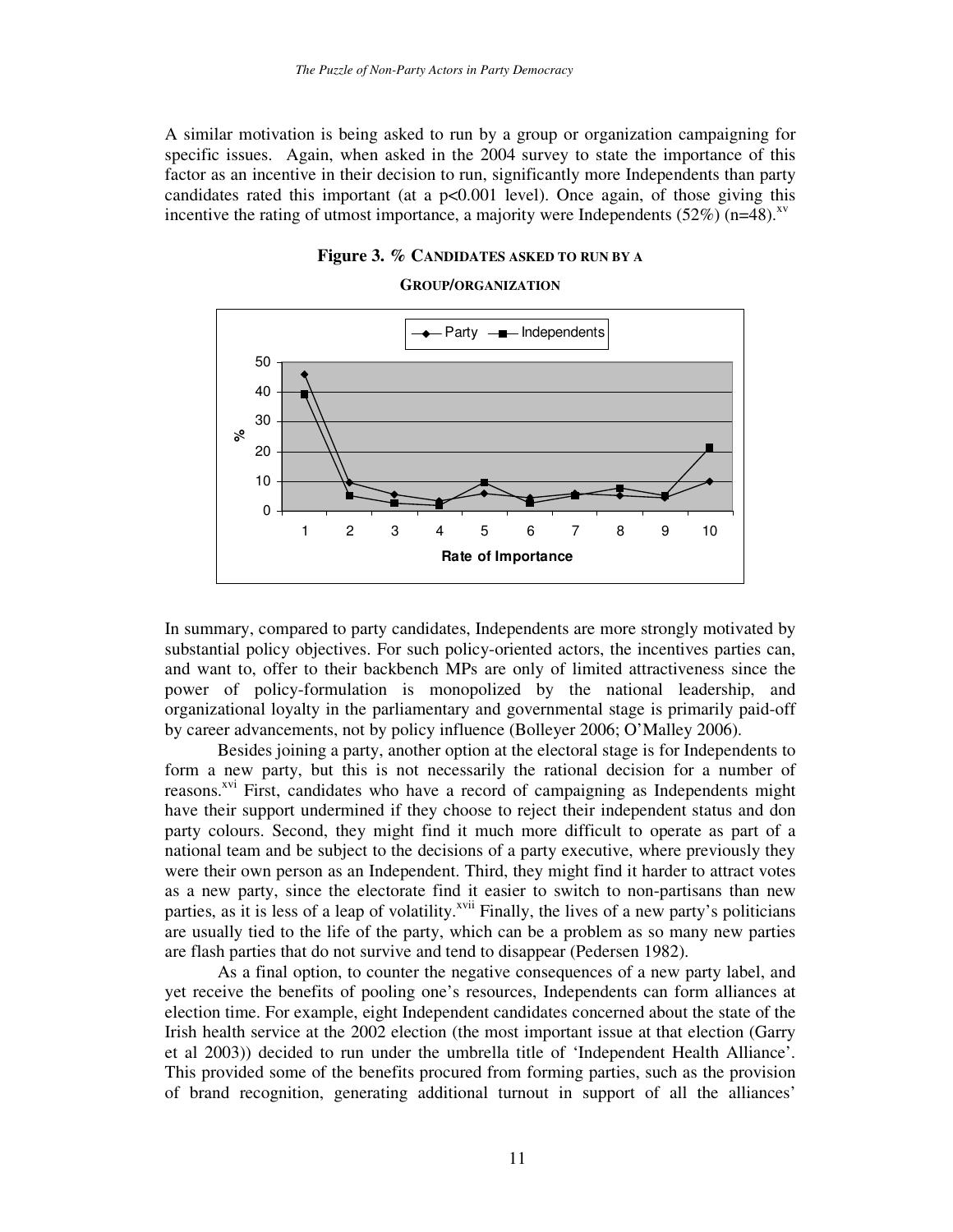candidates, and the establishment of a credible candidacy. In addition, some of the Independent TDs elected in 2002 have been publicly lobbying for the formation of a similar type alliance at the 2007 election. Evidently, Independents engage in co-operation that generates equivalent gains to party organization but does not undermine their individual flexibility. To conclude this section, considering the interplay between institutional incentives and motivational factors prevalent at the electoral stage, ambitious politicians can reasonably expect to maximise their utility by running Independent.

# *III.2 Why Independents Don't Join Parties - the Parliamentary Stage*

Once elected, the main concern for MPs at the parliamentary stage is that of collective action, i.e. having been elected, how do they go about achieving their desired policy preferences? Thinking again of the cost-benefit model, the only benefit Independents can hope to gain by forming or joining a party is achieving some of their policy objectives. This was one of the main reasons why parties formed in parliament in the first place, as the individual members realised they could only get their proposed legislation enacted if other members backed them, and they would only do so if their own proposals were supported (see Aldrich 1995; Laver and Shepsle 1998). To overcome this conundrum, deputies agreed to come together in loose coalitions and vote in unison for each other's policies.

In light of such rationale, one needs to ask then why Independents don't join parties after election to achieve their desired legislation. The first reason is that under majority governments backbench MPs like Independents have little to no influence over a dominant executive, so they would not stand to gain anything from such a move. An Independent TD echoed this hypothesis in 2006, stating that he enjoyed the same influence as any party backbench TD. 'The only ones in the *Dáil* that have those extra bits of privilege are those sitting on the government benches', he said. 'Other than that we're all equal.'<sup>xviii</sup> In fact, Independents may stand to lose by joining a party, since their supporters may feel aggrieved that (a) they betrayed an Independent platform on which they were elected, and (b) if it was sacrificed for an un-influential role on the party backbenches.<sup>xix</sup>

The situation is different under minority administrations where parties often seek the support of Independent TDs rather than bringing an additional coalition partner into cabinet. For Independents, the incentive is there to support the party/parties just falling short of a majority in return for some type of benefit. However, if they have been elected on a stance of opposition to these parties, such a manoeuvre can pose difficulties. Instead, Independents can achieve the best of both worlds by supporting a minority administration outside of government in return for policy benefits for their constituency, while at the same time retaining their independent status. For example, every time the two government options of Fianna Fáil (which latterly includes the Progressive Democrats) or the Fine Gael/Labour coalition falls a couple of seats short of a majority (e.g. 1948, 1951, 1954, 1961, 1965, 1981, 1982, 1987, 1997, 2002) they usually try and attract Independent TDs into their party fold. The latter always reject such manoeuvres, but instead they normally offer to support the government option if the latter promise to satisfy the Independents' shopping list of demands, clearly a recognition of 'independence' being more rewarding than party affiliation. This situation was neatly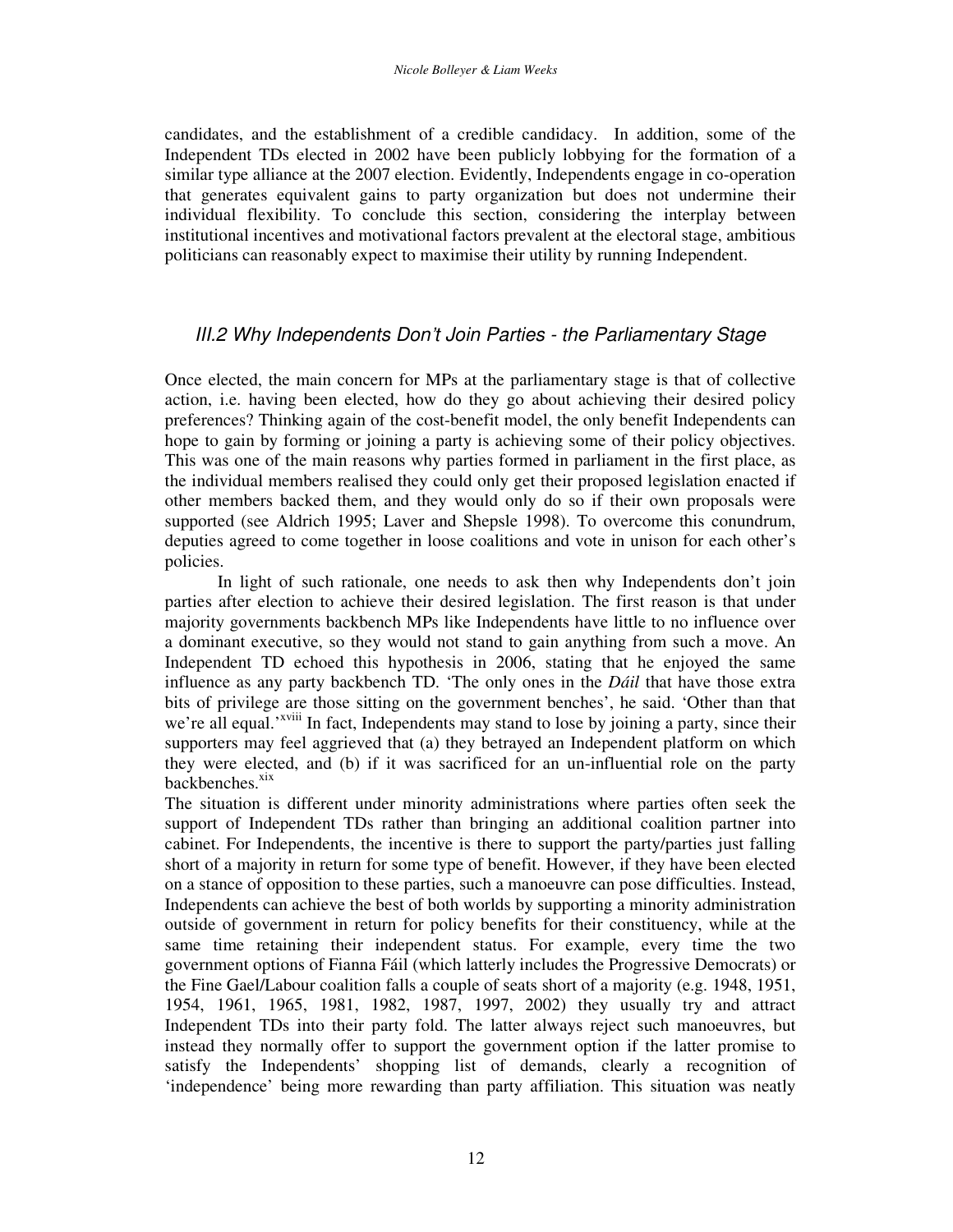highlighted in 1997 when a former Fianna Fáil activist won a seat as an Independent. In return for his agreeing to support the minority Fianna Fáil-Progressive Democrat administration, he claimed to have got over 250 million pounds of funding for his rural constituency. If he had been elected as a Fianna Fáil backbench TD or joined the party in parliament, he would not have achieved a penny of this funding. In such a situation, life as an Independent was clearly the rational choice.

Another important question is why Independents do not form a 'party of Independents' amongst themselves in parliament. The major reason is because of the lack of influence private members outside government have on the policy-making process. While a new party might bring Independents a higher profile, a more strategic decision is to form an alliance within parliament, which helps to preserve their Independent identity, while concurrently reaping the minor benefits of their 'technical alliance' status. To qualify as a 'technical group' in the *Dáil* requires seven members; the main resources accruing from such a status includes additional speaking time in the parliamentary arena, as well as an official office space for the group to meet. This does not entitle them to additional positions on committees or such like, which remain the prerogative of the government. This quasi-party status could be favourable to Independents, because they would not have to compromise on policies favourable to their local constituency, which might be the case if they joined a full party. An example of this is the 'technical group' of eleven Independents in the 29<sup>th</sup> *Dáil* (which makes them larger than one of the government parties) who meet once a week to discuss common policy grounds, support each other's policies, and even have appointed a whip to ensure they generally act in unison.

# *III.3 Why Independents Don't Join Parties - the Governmental Stage*

Unlike most other parliaments to which Independents are elected, they do have a role to play at the governmental stage in Ireland. Despite having a Westminster-style parliamentary model, majority government is not always the norm in the Irish political system, as forty per cent of administrations have been dependent on the support of Independents (see table 1).

When a majority government cannot be formed amongst the parties, again one might imagine that the rational step for Independents is to form a new party and enter government. However, for the same reasons outlined in the previous sections, they would not be in favour of such a strategy, because it would result in accusations of unscrupulous behaviour to get into power. In addition, as a new party they would have to devise a policy programme in a short space of time, which would be a difficult task for as diverse a group as Independents. Also, intra-coalitional dynamics tend to be unfavourable since junior parties (which would be the most likely status of a new and therefore rather small party) can face excessive pressure in the Irish context. The case of the Irish Labour Party proves just such a point, as they have experienced severe electoral punishment several times after periods of participation in government.

Thus, the rational step for Independents is to negotiate a deal with a minority government to receive certain policy benefits in return for their support. There have been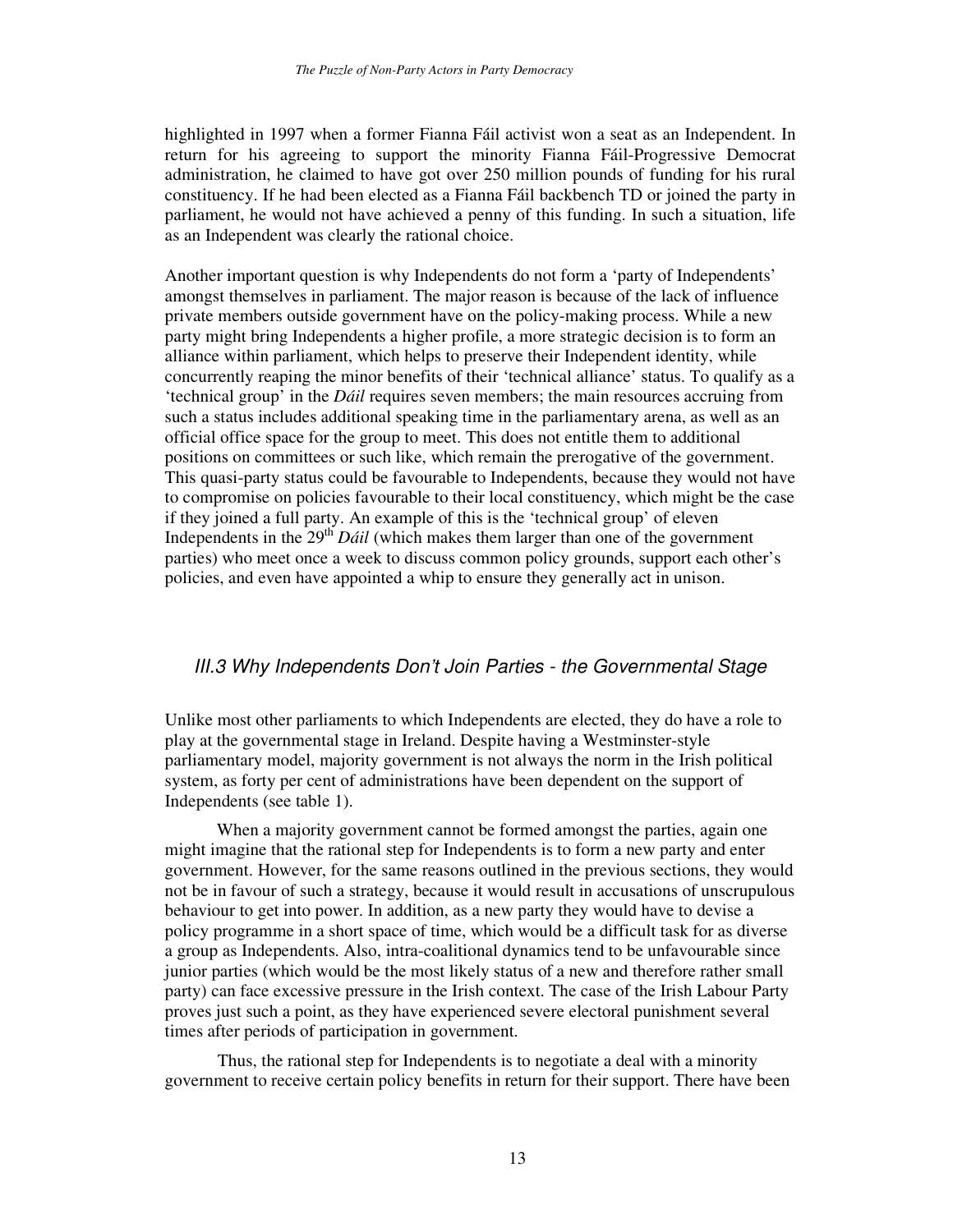numerous examples of such deals between Independents and governments, ranging from the aforementioned 'Gregory Deal' of 1982 to the separate deals negotiated by each of four Independent TDs with the 1997-2002 Fianna Fáil-Progressive Democrat government. The latter is a classic example of the incentive structures facing Independents at the government level.<sup>xx</sup>

The initial three Independents who voted Bertie Ahern into power in 1997 all had a common link of previous associations with Fianna Fáil, and were christened the Fianna Fáil 'gene pool' Independents. Having been elected as Independents in defiance of the party's strategy, they recognised that joining the party was not a rational option. Because they were localised Independents, in constituencies as far apart from each other as possible,<sup>xxi</sup> and because they had some disparate policy objectives, forming a new party amongst themselves was also not feasible. The Independents therefore perceived the only rational choice for them was to negotiate individual agreements with the government, each of which delivered considerable largesse for their constituencies. They also exerted an influence on policy, as the government chief whip met the Independents once a week to gain their support on proposed legislation. This was not a token gesture of solidarity, as two major policies Independents did not agree with were dropped, one of which was legislation to prevent politicians holding more than one electoral office. In hindsight, one of the Independents regretted not having asked for more, when he said, 'I remember that there was nothing that we asked for that they didn't say was ok' (*The Irish Times,* August 8 2000). The success of Independents' rational strategies was emphasised when Fianna Fáil backbenchers complained about the excessive influence these Independents had on both local and national policy.

From this example, it is obvious why Independents do not shed their non-partisan clothes at the government level. The weakness of backbench MPs within a party means there are no benefits to be gained from joining a party, unless promised a cabinet post, which would be highly unlikely, as it would unsettle morale within the party, and encourage backbenchers to run as Independents at the next election. All the incentives point towards their remaining Independent to secure policy objectives. In addition, joining a party also brings costs as they would be accused of selling out for political gain. Supporting a government from the outside does not taint Independents, as they can portray themselves as an independent watchdog on government actions. In addition, should the government become embroiled in a scandal, the Independents are free from blame, since their position outside the administration means they cannot be tarred with the brush of scandal, but rather can freely criticize the government, while continuing to keep it in power.<sup>xxii</sup>

# **IV. Conclusions, Theoretical Implications & Future Research on Non-Party Actors**

It is rather unlikely that Independents will ever represent an equivalent alternative to parties as the main organizational form in parliamentary life. Nevertheless, the widely criticized accumulation of power by political parties, mirrored by the decreasing power of backbenchers and ordinary members that has been observed during the last decades (Katz and Mair 1995) has increased the demands for alternative vehicles and forms of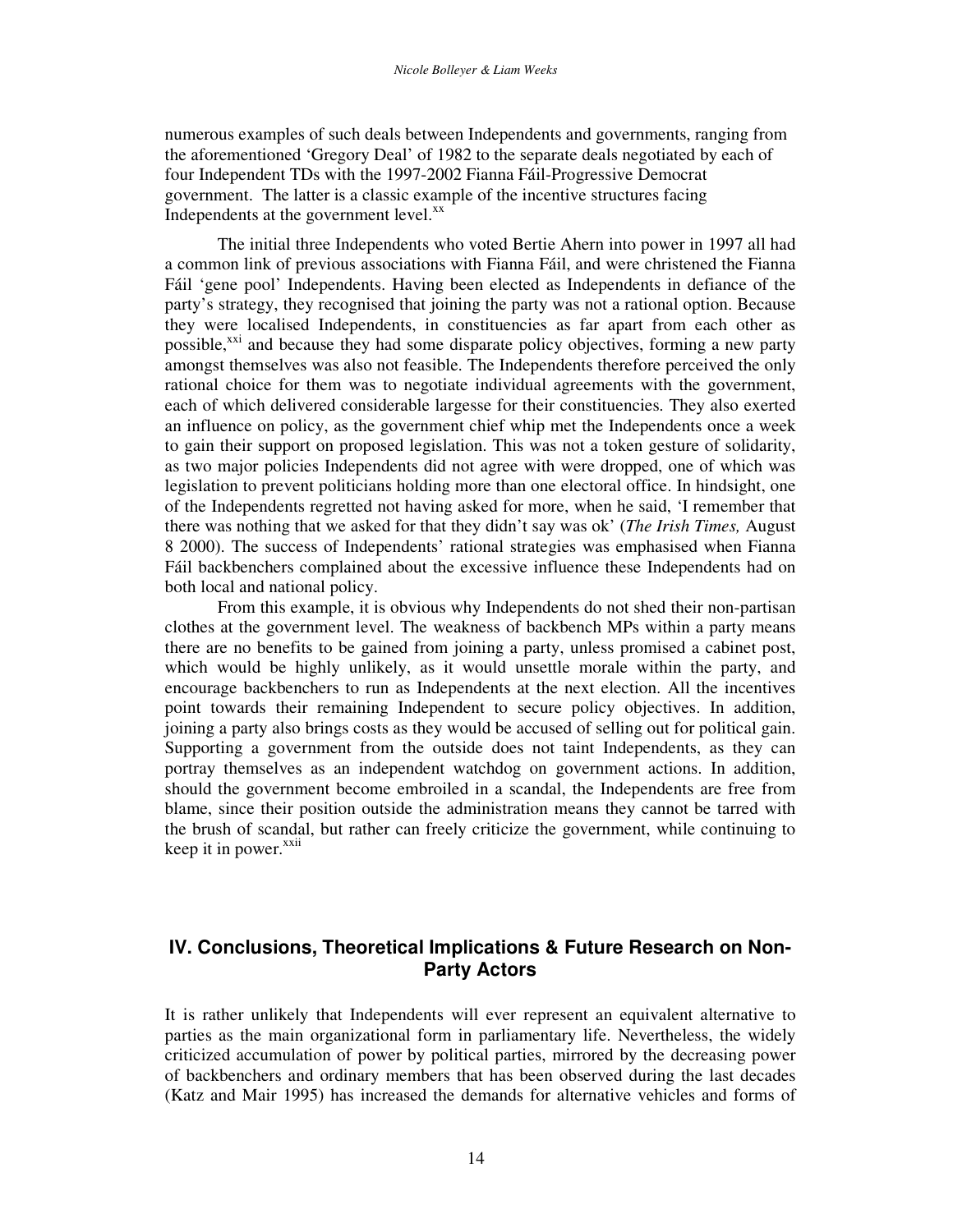representation. This might be particularly the case with reference to local issues that are closer to the ordinary citizens. In this sense, the relationship between parties and Independents – despite their obvious competitiveness – can be understood as mutually supplementary, since Independents answer to a demand that arises in party democracies dominated by nationalised parties. Moreover, Independents' chance of success seems to be supported from two directions; first, by the relative decline of electoral parties (in contrast to parliamentary ones) (Mair 1994), as well as by the increased electoral volatility in the Irish context (Mair and Weeks 2005: 156). These phenomena widely transcend Irish borders, capturing western democracies as a whole (Mair 1997), one major reason why the study of non-party actors is likely to develop into a crucial field of comparative research.<sup>xxiii</sup>

In this context, the Irish case can be taken as a blueprint of the deficiencies symptomatic in modern party democracy and therefore offers important substantial insights. To begin with, Independents protect their capacity to have an immediate, individual impact on single policy issues that party members widely give up by conforming to a party program and complying with party discipline in parliament. This interpretation found support in our analysis of the legislative organization and the position of ordinary party TDs in the *Dáil*. Regarding the intra-organizational tendency of modern parties to concentrate the power of policy-formulation in the national headquarters (Mair 1992; 1997), parties provide less and less of a home for strongly policy-motivated candidates. While career-oriented TDs have a fair chance of being paid off for their organizational support once they enter parliament, the kind of pay-off that party offers overall does not imply individual influence over policies. Simultaneously, parties' policy profiles blur, a process 'anticipated' by the two main Irish parties, Fianna Fáil and Fine Gael, which have been commonly considered as lacking significant policy differences (Gallagher 1988: 128). In this sense, independence can be seen as an organizational response to competition, in which policy plays less and less a role, and to party organization, which more and more relies on material incentives to generate organizational support, instead of providing activists the chance to realise their policy preferences.

Further, our findings lead to theoretical insights regarding the analytical tools commonly used for, and the assumptions commonly underlying, party research: comparing parliamentarians' independent status with party membership from an actorcentred perspective pushes us to refine our understanding of policy influence and policy preferences, which are usually defined in terms of 'government policy' or 'party policy' only. This implicit restriction makes us unable to capture the locally-oriented conception of policy that Independents predominantly exhibit. A greater awareness of this often implicit understanding of policy as party policy becomes all the more important in the face of party decline and the rise of issue-based voting (Dalton and Weldon 2005). The analysis also highlights the pressures party MPs are confronted with being integrated in a collective body. These pressures are easily overlooked when parties are conceptualised as unitary actors that shape parliamentary life. It moreover leads to a biased evaluation when automatically comparing Independents' impact with the impact of whole parties as if they were equivalent actors. The comparison between party MPs and Independents shows that to enter parliament does not already ensure direct policy influence for the single MP even if he is part of a governing party - in particular when the government monopolises agenda-setting to a high degree as is the case in Ireland.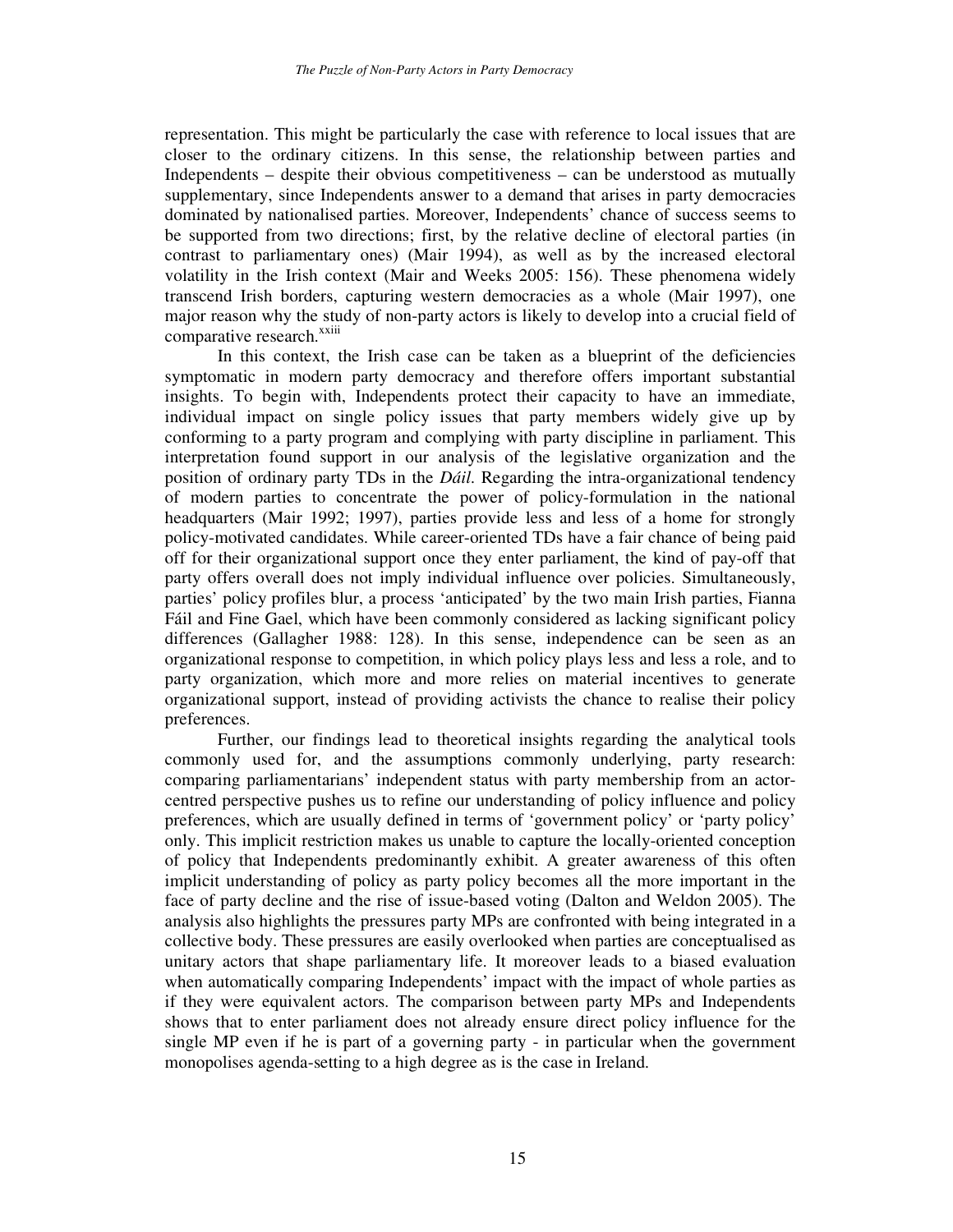In view of future research, the analysis of the Irish case presented in this paper provides a first step towards understanding the phenomenon of non-party actors in Western party democracy. Most importantly, it sheds light on the motivational differences between Independent and partisan candidates, making their respective 'organizational choices' comprehensible. To arrive at a broader picture, future research needs to apply the presented tools cross-nationally, comparing Independent actors in different systemic contexts to understand the impact of the varying incentive structures in the electoral, parliamentary and governmental stages constituting the political process. Then we can move from the systematic exploration of crucial cases towards an explanatory account of non-party actors. More specifically, a more encompassing analysis of the Irish case demands not only an assessment of the motives to run as Independent as we have done using survey data, but also a systematic exploration of how Independents use channels of influence in the parliamentary and the governmental stages. Although the structural analysis provided in this paper and the detailed narratives give valuable insights, they need to be substantiated further in future research, i.e. through indepth interviews with Independents in national parliament.

Becoming, or indeed, remaining Independent, is not an irrational act. Implying the logic of Black's calculus of candidacy (1972), the costs of joining a party can be higher than the benefits.<sup>xxiv</sup> While explaining the continued presence of Independents in the Irish political system, it has general consequences for systems in which it becomes increasingly difficult to form a majority government. Australia and Canada are two prime examples, where narrow election results have resulted in the main parties looking to Independents for support. Once Independents have success, the incentives are introduced to maintain this status, and for backbenchers to rebel and run Independent. With executives increasingly dominant and legislatures increasingly irrelevant, the futility of life of as a backbench TD may lead more and more to consider independent status as a rational option. Ironically, were everyone in parliament to think so, Independents would regain power, and inevitably the wheel of party formation would turn again, as coalitions would form to secure policy objectives.

#### **References**

- Aldrich, John (1995) *Why Parties? The Origin and Transformation of Political Parties in America.* Chicago: University of Chicago Press.

- Anckar, Dag (2000) 'Party systems and voter alignments in small island states.' In Lauri Karvonen and Stein Kuhnle (eds.). *Party Systems and Voter Alignments Revisited.* London: Routledge, pp. 261−283.

- Andeweg, Rudy B (2003) 'Beyond Representativeness? Trends in Political

Representation'. *European Review* 11(2): 147-61.

- Biezen, Ingrid van (2003) *Political Parties in New Democracies: Party Organization in Southern and East-Central Europe.* Basingstoke: Palgrave Macmillan.
- -Black, Gordon (1972) 'A Theory Of Political Ambition: Career Choices and Structural Incentives'. *American Political Science Review* 66(1): 144-159.
- Bolleyer, Nicole (2004) Kleine Parteien zwischen Stimmenmaximierung, Politikgestaltung und Regierungsübernahme am Beispiel Irlands und Dänemarks. *Zeitschrift für Parlamentsfragen* 1: 132-48.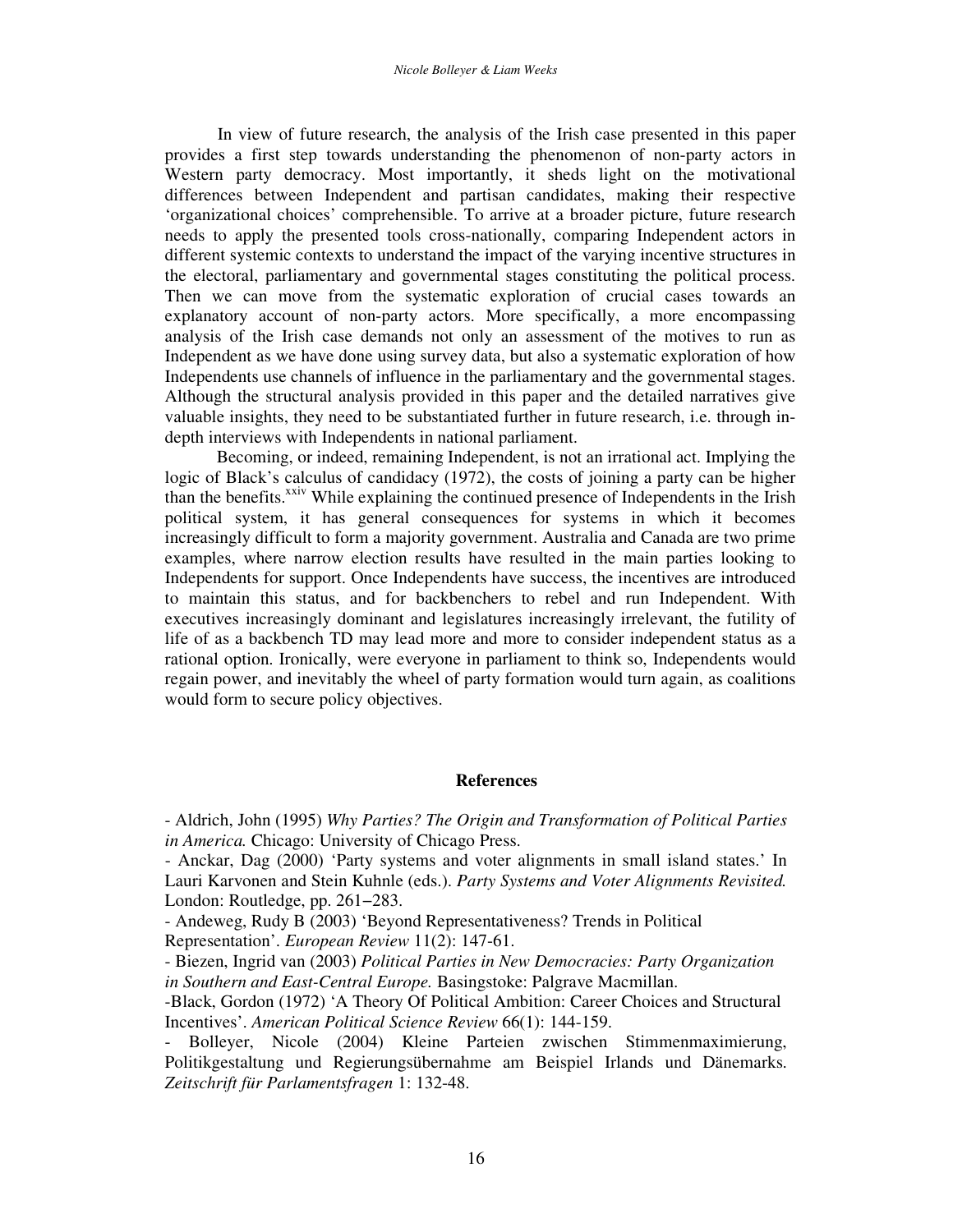- Bolleyer, Nicole (2006) 'How to Reward and How to Control: Fianna Fáil, Patronage and Party Organization as Network', presented at the Annual Conference of the Political Studies Association of Ireland in Cork, Ireland, October 20<sup>st</sup>-22<sup>rd</sup>.

- Bowler, Shaun (2000) 'Parties in Legislature: Two Competing Explanations', in Russell J Dalton and Martin P. Wattenberg (eds). *Parties without Partisans, Political Change in Advanced Industrial Societies*, pp. 157-179. Oxford: Oxford UP.

- Cain, Bruce, John Ferejohn, and Morris Fiorina. (1987). *The Personal Vote. Constituency Service and Electoral Independence.* Cambridge, Mass.: Harvard University Press.

- Carey, John M. and Matthew Soberg Shugart (1995) 'Incentives to cultivate a personal vote: a rank ordering of electoral formulas.' *Electoral Studies* 14(4): 417-39.

- Carty, R.K. (1981) *Electoral Politics in Ireland: Party and Parish Pump*. Ontario: Wilfrid Laurier University Press.

- Chubb, Basil. (1957) 'The Independent member in Ireland'. *Political Studies* V: 131−41.

- Collet, Christian (1999) 'Can they be serious?: The Rise of Minor Parties and Independent candidates in the 1990s.' Ph.D. diss. University of California, Irvine, USA.

- Costar, Brian, and Jennifer Curtin (2004) *Rebels with a Cause: Independents in Australian Politics*. Sydney: UNSW Press.

- Cox, Gary W. and Mathew G. Mc Cubbins (1993) *Legislative Leviathan: Party Government in the House*. California: California UP.

- Dalton, Russell J. and Martin P. Wattenberg (2000) *Parties without Partisans, Political Change in Advanced Industrial Societies*. Oxford: Oxford UP.

- Dalton, Russell J. and Stephen A. Weldon (2005) 'Public Images of Parties: A Necessary Evil?', *West European Politics* 28 (5): 931-51.

- Gallagher, Michael (1976) *Electoral Support for Irish Political Parties 1927-1973*. London: Sage.

Gallagher, Michael (1988) 'Ireland: The Increasing Role of the Center', in Michael Gallagher (ed.) *Candidate Selection in Comparative Perspective, the Secret Garden of Politics*, pp. 119-44. London: Sage.

- Garry, John, Fiachra Kennedy, Michael Marsh, and Richard Sinnott (2003) 'What decided the election?', in Michael Gallagher, Michael Marsh, Paul Mitchell (eds.). *How Ireland Voted 2002,* pp. 119-143*.* London: Palgrave.

- Katz, Richard (1980) *A Theory of Parties and Electoral Systems.* Baltimore, MD and London: Johns Hopkins University Press.

- Katz, Richard (1994) 'Party Organizations as Empty Vessels: Parties in American Politics', in Richard Katz and Peter Mair (eds.). *How Parties Organize, Change and Adaptation in Party Organizations in Western Democracies*, pp. 23-50. London: Sage.

- Katz, Richard and Peter Mair (1995) 'Changing Models of Party Organization and Party Democracy: the Emergence of the Cartel Party'. *Party Politics* 1(1): 5-28.

**-** Key, V.O. (1966) The *Responsible Electorate, Rationality in Presidential Voting, 1936- 60*. Cambridge: Belknap Press of Harvard UP.

-Laver, Michael and Kenneth A. Shepsle (1999) 'How Political Parties Emerged from the Primeval Slime: Party Cohesion, Party Discipline, and the Formation of

Governments', in Shaun Bowler, David M. Farrell and Richard Katz (eds.). *Party Discipline and Parliamentary Government*, pp. 23-48. Columbus: Ohio State University Press.

- Mair, Peter (1987) *The Changing Irish Party System*. London: Pinter.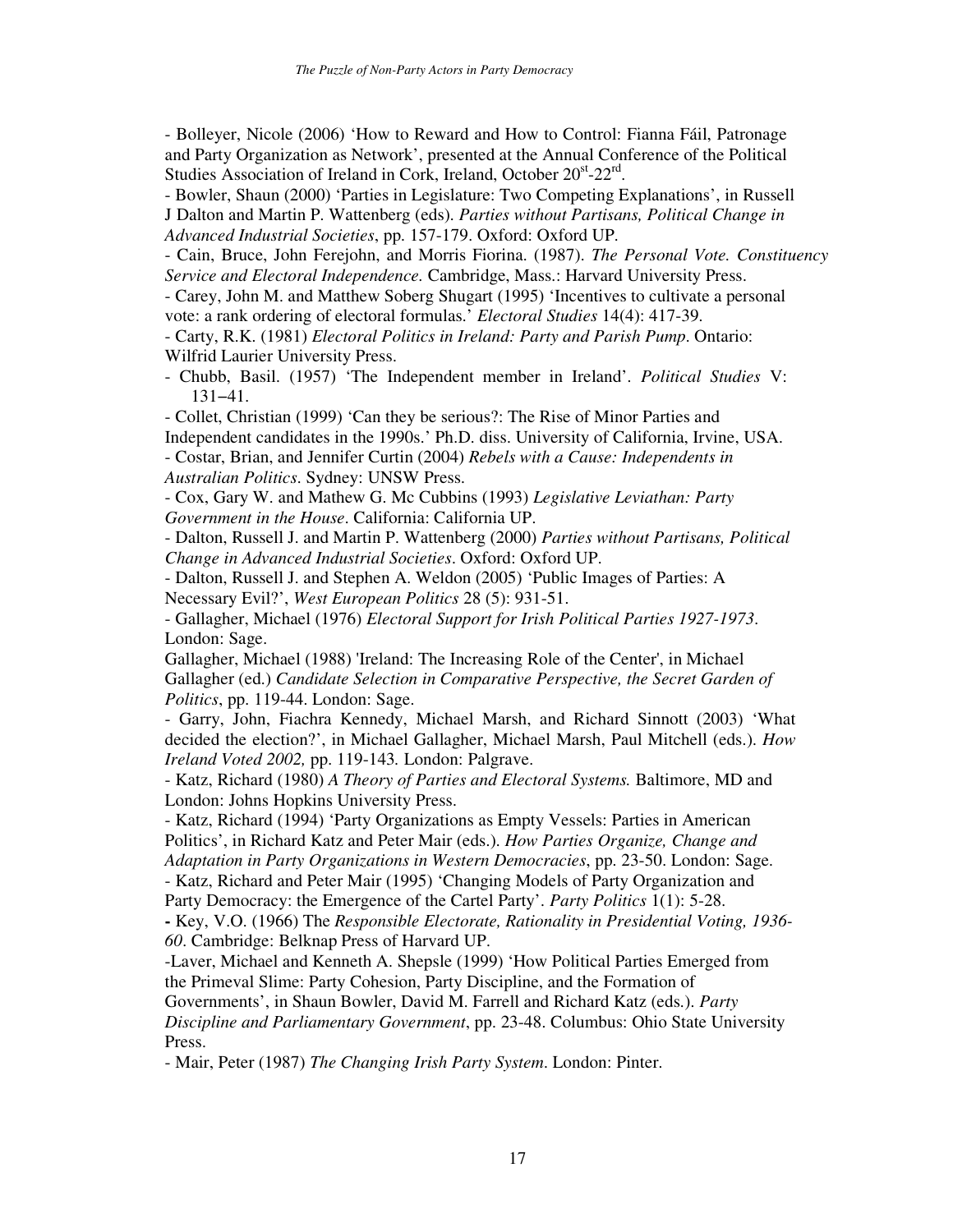- Mair, Peter (1992) 'Party Organizations: From Civil Society to the State', in Richard Katz and Peter Mair (eds.). *How Parties Organize, Change and Adaptation in Party Organizations in Western Democracies*, pp. 1-22. London: Sage.

Mair, Peter (1997) *Party System Change: Approaches and Interpretations*. Oxford: Clarendon Press.

- Mair, Peter (1998) 'Representation and Participation in the Changing World of Party Politics', *European Review* 6 (2): 161-74.

- Mair, Peter (2005) *Democracy beyond Parties*. Center for the Study of Democracy, University of California, Irvine.

- Mair, Peter and Gordon Smith (1990) *Understanding Party System Change in Western Europe*. London: Frank Cass.

- Mair, Peter and Liam Weeks (2005) 'The Party System', in John Coakley and Michael Gallagher (eds.). *Politics in the Republic of Ireland* (4 th ed.), pp. 135-160. London: Routledge.

- Mershon, Carol and Olga Shvetsova (2007) 'Parliamentary Cycles and Party Switching in Legislatures', *Comparative Political Studies* 20 (10): 1-29.

- Maor, Moshe (1998) *Parties, Conflicts and Coalitions in Western Europe,*

*Organizational Determinants of Coalition Bargaining*. London: Routledge.

- Marsh, Michael (2007) 'Candidates or parties? Objects of electoral choice.' *Party Politics* (forthcoming).

- Marsh, Michael, Richard Sinnott, John Garry, Fiachra Kennedy (2008). *The Irish Voter.* Manchester: Manchester University Press (forthcoming).

- Mitchell, Paul (2001) 'Divided government in Ireland'. In Robert Elgie (ed.). *Divided government in comparative perspective.* Oxford: Oxford University Press, pp. 182−208.

- Moser, Robert G (1989) 'Independents and Party Formation: Elite Partisanship as an Intervening Variable in Russian Politics.' *Comparative Politics* 36(2): 147-163.

- O'Malley, Eoin (2006) 'Ministerial Selection in Ireland: Limited Choice in a Political Village', *Irish Political Studies* 21(3): 319-336.

- Owen, Diana and Jack Dennis (1996) 'Anti-partyism in the USA and support for Ross Perot'. *European Journal of Political Research* 29(3): 383-401.

- Panebianco, Angelo (1988) *Political Parties: Organizations and Power*. Cambridge: Cambridge UP.

- Pedersen, Mogens (1982) 'Towards a New Typology of Party Lifespans and Minor Parties.' *Scandinavian Political Studies* 5(1): 1-16.

- Reed, Steven R. (2003) 'Nominees and Independents in Japan's Liberal Democratic Party: A Case of Functional Irrationality.' Chuo University. Typescript

- Reid, Liam. 'Most TDs' Parliamentary Assistants not based in Dáil'. *The Irish Times*,  $21<sup>st</sup>$  August 2006.

- Sartori, Giovanni (1976) *Parties and Party Systems. A Framework for Analysis*. Cambridge: Cambridge UP.

- Schlesinger, Joseph A (1966) *Ambition and Politics: Political Careers in the United States.* Chicago: Rand McNally.

- Sharman, Campbell (2002) 'Politics at the Margin: Independents and the Australian Political System'. Presented at the Department of the Senate Occasional Lecture Series at Parliament House, Sydney, Australia, May 17<sup>th</sup>.

- Sinnott, Richard (1995) *Irish Voters Decide*. Manchester: Manchester University Press.

- Strøm, Kaare (1990) *Minority Government and Majority Rule*. Cambridge: Cambridge UP.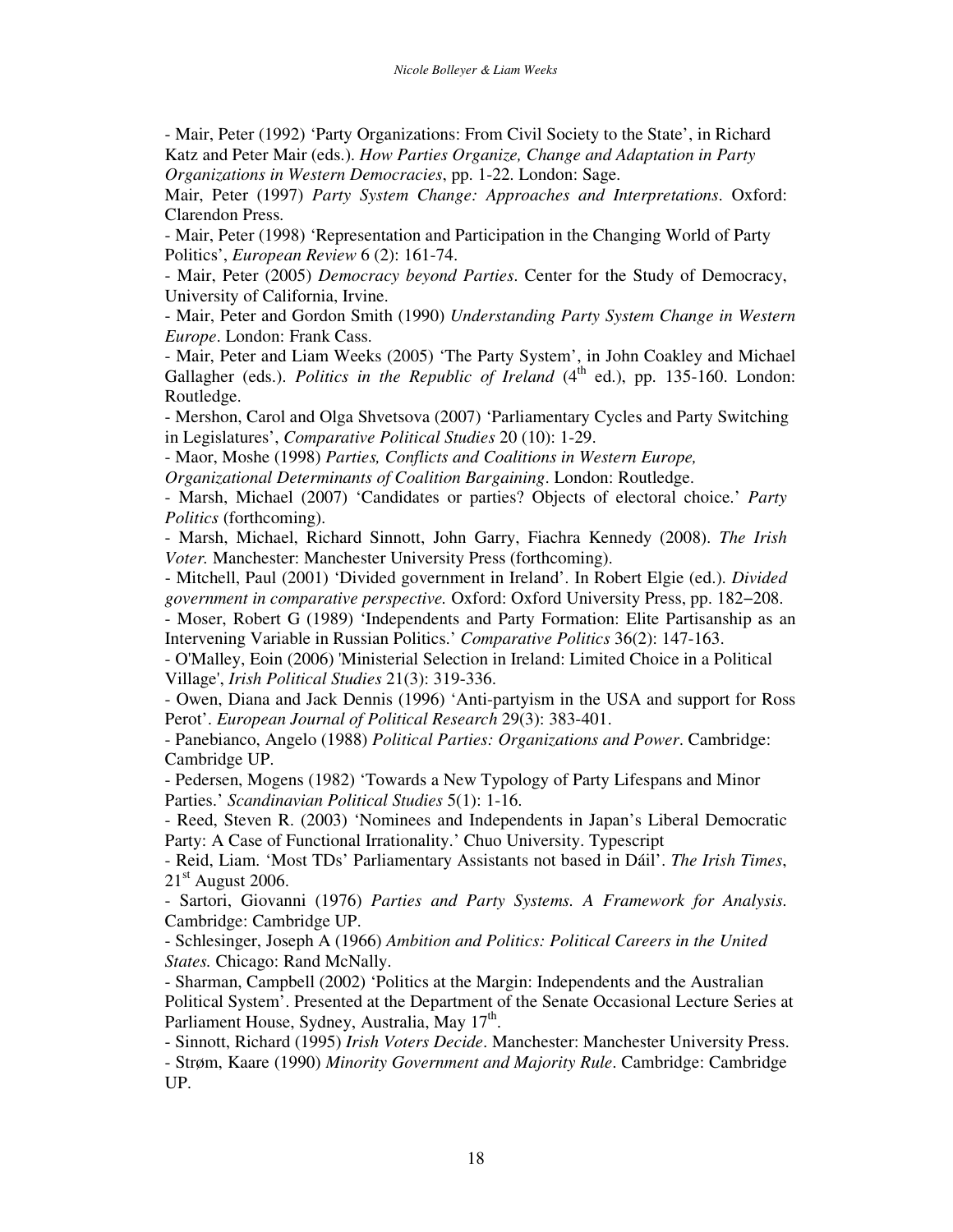- Strøm, Kaare (2000) 'Parties at the Core of Government', in Russell J. Dalton and Martin P. Wattenberg. *Parties without Partisans, Political Change in Advanced Industrial Societies*, pp. 180-207. Oxford: Oxford UP.

- Tsebelis, George (1990) *Nested Games, Rational Choice in Comparative Politics*. California: California UP.

- Wattenberg, Martin P. (1991) *The rise of candidate-centred politics: presidential elections of the 1980s.* Cambridge, Mass.: Harvard University Press.

- Weeks, Liam (2004) 'Explaining voting for Independents under STV elections: the Irish case'. Presented at the annual meeting of the American Political Science Association, Chicago, September 1-4.

-Weeks, Liam. 'A fine line to walk between independence and power'. *The Sunday Tribune.* January 23, 2005.

**-** Weeks, Liam (2005) 'Campaigning at the 2004 local elections', presented at the Annual Conference of the Political Studies Association of Ireland, Belfast, October 21-23 2005.

- Weeks, Liam (2006) 'When parties are not the only party in town: Independent actors in Ireland', presented at Joint Sessions of the European Consortium for Political Research, Nicosia, Cyprus, April 25-30.

- Weeks, Liam (2007) *We Don't Like (to) Party. Explaining the Significance of Independents in Irish Political Life.* Unpublished Manuscript.

<sup>&</sup>lt;sup>i</sup> Provided of course that non-party candidacies are permitted, which is predominantly the case in countries using candidate-centred electoral systems, examples being single-member plurality (SMP), proportional representation by the single transferable vote (PR-STV), the double-ballot, and the alternative vote (AV).

<sup>&</sup>lt;sup>ii</sup> The term 'Independent' is capitalized in this paper when referring to Independent candidates. This is done to distinguish between the use of this word as a general adjective and as a noun signifying a particular political status. The term 'independence' that refers to the non-party status of such candidates is not capitalized.

iii Examples being: the US, where Independents have in recent years been elected as Senators, Governors, and members of the House of Representatives (Collet 1999); Japan, where dissidents from the Liberal Democratic Party are frequently elected as Independents (Reed 2003); both Canada and Australia, where Independents have supported minority governments at federal level (and in the Australian case, also at state level) (Costar and Curtin 2004); Ireland, where forty percent of governments have been dependent on the support of Independent parliamentarians; and many of the post-communist polities, including Russia, and the Ukraine.

<sup>&</sup>lt;sup>iv</sup> The debate of party decline and on the role of independents as one of its indications necessarily focuses on Western Europe, the United States and the Westminster democracies Canada and Australia. The predominance of parties is much less pronounced in new democracies such as the post-communist polities where party organization is ex ante much weaker, party-switching and independence of candidates are much more frequently observed (van Biezen 2003; Mershon and Shvetsova 2007). Thus, our arguments refer to party democracy in the long-lived Western democracies.

 $\gamma$  Marsh et al use a similar typology, as they define Independents as "simply electoral candidates who are not associated with any particular party" (2008: 49).

<sup>&</sup>lt;sup>vi</sup> This would explain why candidates running for election in the US campaign on a party label (where it is a valued asset), but when elected act far more independently in office.

vii Dependence is defined here as a situation where the formation of a government depends on the votes of Independent TDs in parliament to secure a majority.

viii This proportion is calculated from the aforementioned survey of local election candidates in 2004 (Weeks 2006).

 $\hat{f}$ <sup>ix</sup> This comes with a slight caveat. Provided they gain a required number of signatures, individuals can form their own personalized list with other candidates; the List Pym Fortuyn, formed by Pym Fortuyn in the Netherlands, is such an example.

<sup>x</sup> Malta is the only other country outside Ireland using PR-STV to elect its lower house of parliament.